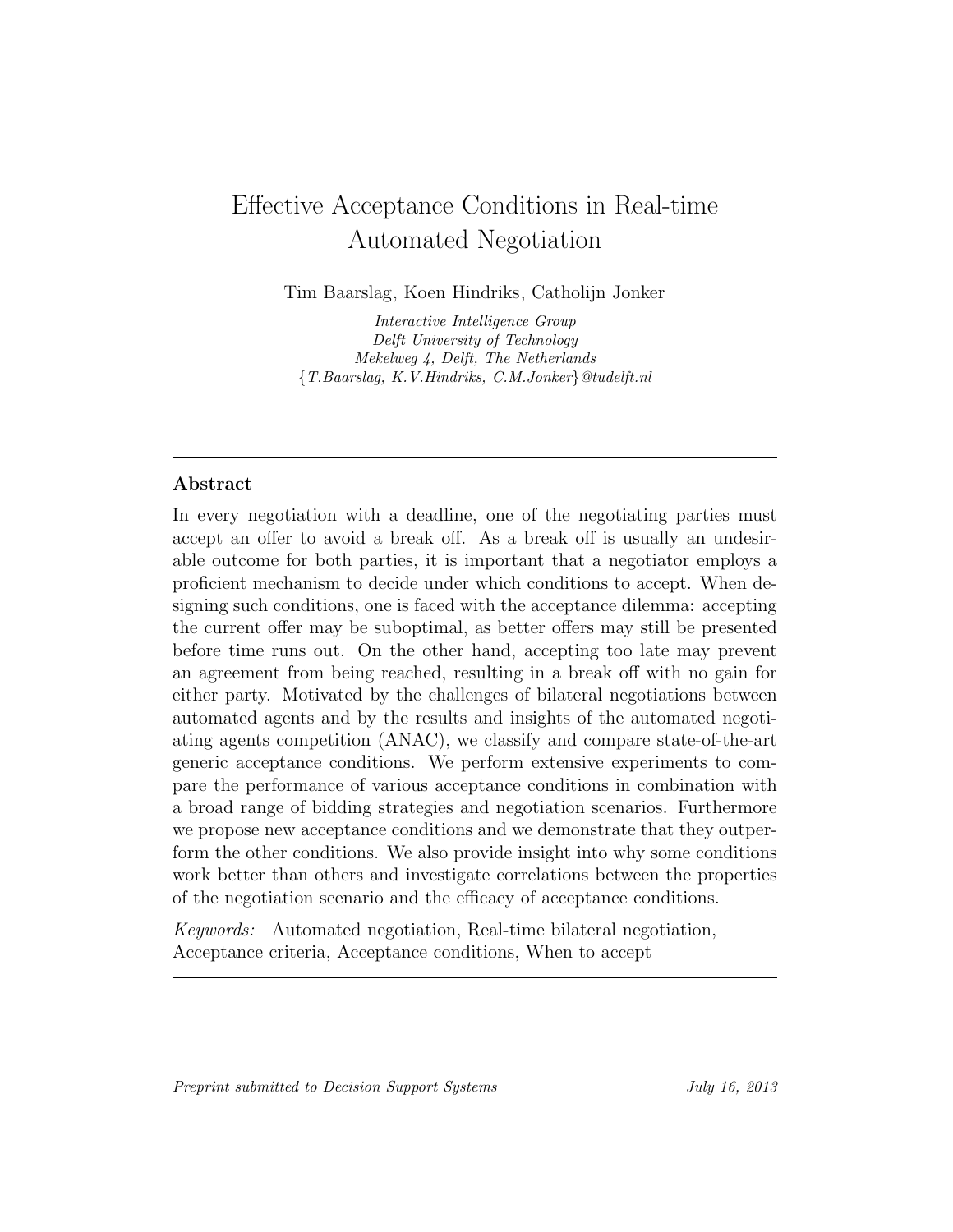## 1. Introduction

Negotiation is an important process to reach trade agreements, and to form alliances or resolve conflicts. The field of negotiation originates from various disciplines including artificial intelligence, economics, social science, and game theory (e.g.,  $[2, 19, 24]$ ). The strategic-negotiation model has a wide range of applications, such as resource and task allocation mechanisms, conflict resolution mechanisms, and decentralized information services [19, 32].

A number of successful negotiation strategies have already been established both in literature and in implementations, (e.g. [6, 8, 7, 13, 14, 23]). And more recently, in 2010 seven new negotiation strategies were created to participate in the first automated negotiating agents competition (ANAC 2010) [5] in conjunction with the Ninth International Conference on Autonomous Agents and Multiagent Systems (AAMAS-10). During post tournament analysis of the results, it became apparent that different agent implementations use various conditions to decide when to accept an offer. It is important for every negotiator to employ such a mechanism to decide under which conditions to accept, because in every negotiation with a deadline, one of the negotiating parties has to accept in order to avoid a break off. However, designing a proper acceptance condition is a difficult task: accepting too late may result in the break off of a negotiation, while accepting too early may result in suboptimal agreements.

The importance of choosing an appropriate acceptance condition is confirmed by the results of ANAC 2010 (see Table 1). Agents with simple acceptance criteria were ranked at the bottom, while the more sophisticated time- and utility-based criteria obtained a higher score. For instance, the low ranking of Agent Smith was due to a mistake in the implementation of the acceptance condition [33].

Despite its importance, the theory and practice of acceptance conditions has not yet received much attention. The goal of this paper is to classify current approaches and to compare acceptance conditions in an experimental setting. Thus in this paper we will concentrate on the final part of the negotiation process: the acceptation of an offer. We focus on decoupled acceptance conditions: i.e., generic acceptance conditions that can be used in conjunction with an arbitrary bidding strategy. The reason for this is straightforward: we want to be able to re-incorporate the acceptance condi-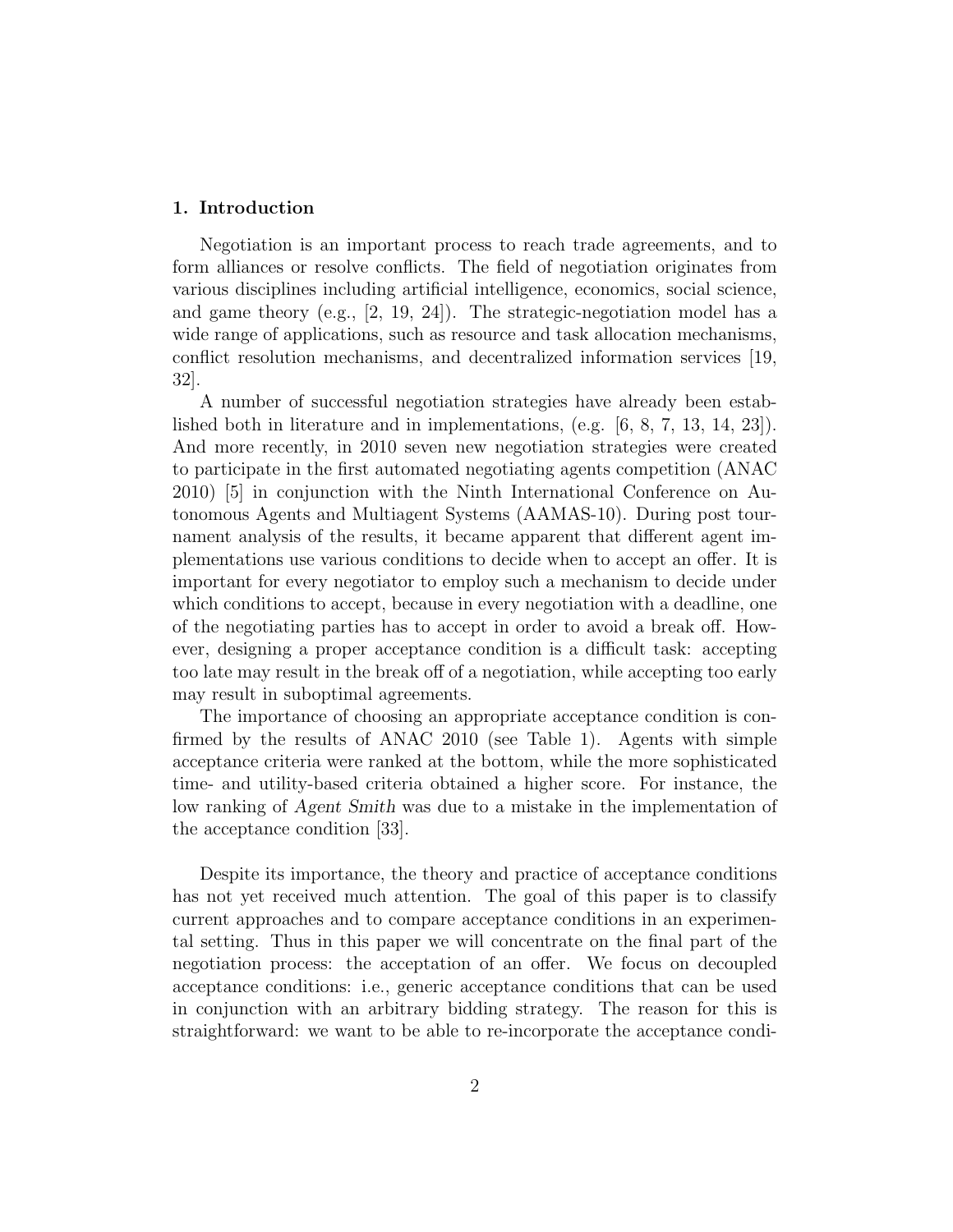| Rank | Agent                  | Acceptance condition   |
|------|------------------------|------------------------|
| 1    | Agent K                | Time and utility based |
| 2    | Yushu                  | Time and utility based |
| 3    | Nozomi                 | Time and utility based |
| 4    | <i>IAMhaggler</i>      | Utility based only     |
| 5    | <b>FSEGA</b>           | Utility based only     |
| 6    | <i>IAMcrazyHaggler</i> | Utility based only     |
|      | Agent Smith            | Time and utility based |

Table 1: An overview of the rank of every agent in ANAC 2010 and the type of acceptance conditions that they employ. Agents using time and utility based acceptance conditions were ranked at the top, except for Agent Smith, which had a faulty acceptance mechanism.

tions that have been found most effective into new agent designs; therefore, the acceptance conditions under investigation should not be coupled with a specific agent implementation.

Our contribution is fourfold:

- 1. We give an overview and provide a categorization of current decoupled acceptance conditions.
- 2. We introduce a formal negotiation model that supports the use of arbitrary acceptance conditions.
- 3. We compare a large selection of current generic acceptance conditions and evaluate them in an experimental setting.
- 4. We propose new acceptance conditions and test them against established acceptance conditions, using varying types of bidding techniques.

The remainder of this paper is organized as follows. Section 2 defines the model of negotiation that we employ and provides an overview of current acceptance conditions. In Section 3, we also consider combinations of acceptance conditions. Section 4 discusses our experimental setup and results, which demonstrate that some combinations outperform traditional acceptance conditions. Finally, Section 6 and 7 outline our conclusions and our plans for further research on acceptance strategies.

# 2. Acceptance Conditions in Negotiation

This paper focuses on acceptance conditions (also called acceptance criteria) that are decoupled: i.e. generic acceptance conditions that are not tied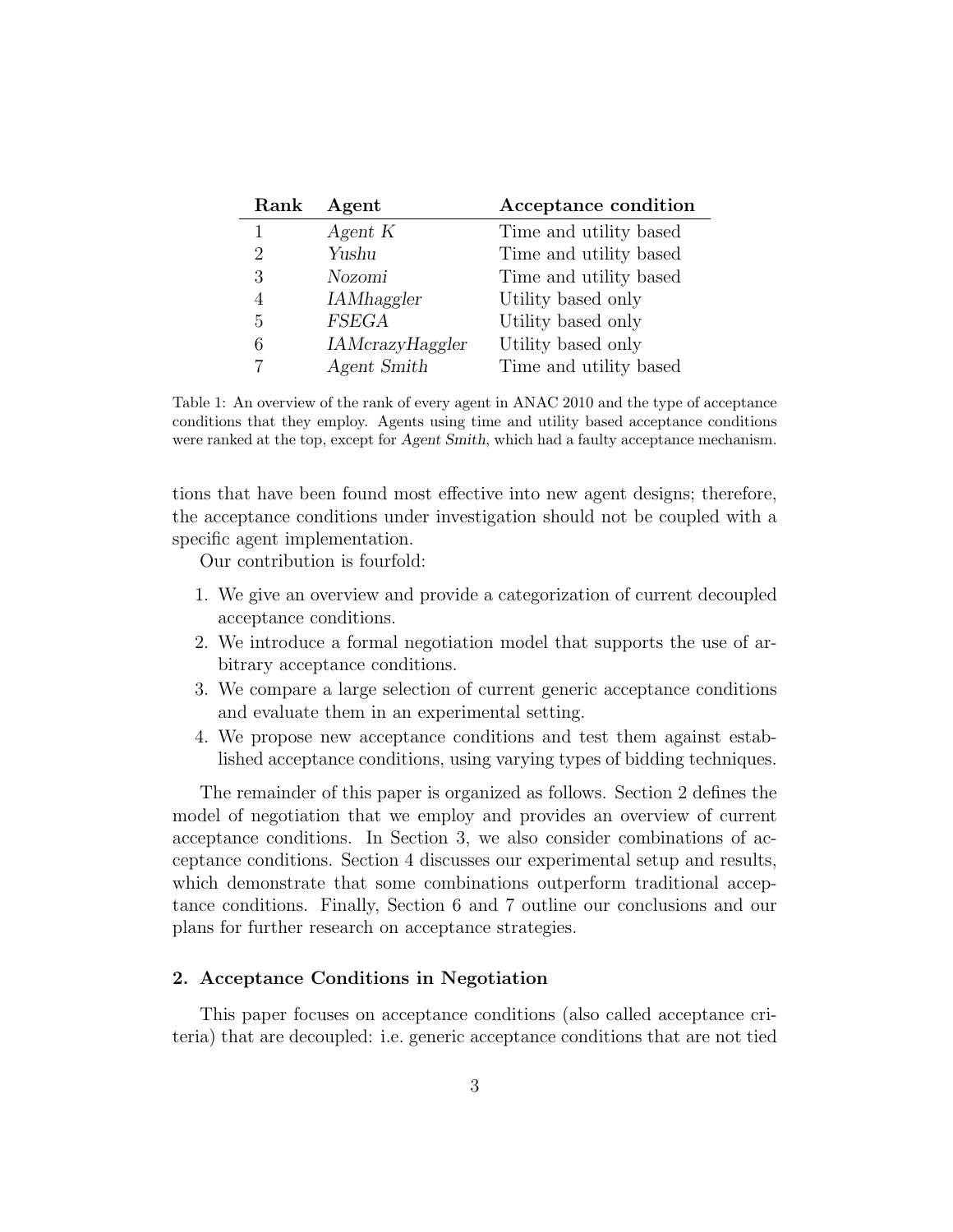to a specific agent implementation and hence can be used in conjunction with an arbitrary bidding strategy. We first describe a general negotiation model that fits current decoupled acceptance conditions. We have surveyed existing negotiation agents to examine the acceptance criteria that they employ. We then categorize them according to the input that they use in their decision making process.

#### 2.1. Negotiation Model

We consider *bilateral* negotiations, i.e. a negotiation between two parties or agents A and B. The agents negotiate over issues that are part of a negotiation domain, and every issue has an associated range of alternatives or values. A negotiation outcome consists of a mapping of every issue to a value, and the set  $\Omega$  of all possible outcomes is called the *outcome space*. The outcome space is common knowledge to the negotiating parties and stays fixed during a single negotiation session.

We further assume that both parties have certain preferences prescribed by a *preference profile* over  $\Omega$ . These preferences can be modeled by means of a utility function U, which maps a possible outcome  $\omega \in \Omega$  to a real-valued number in the range  $[0, 1]$ . In contrast to the outcome space, the preference profile of the agents is private information.

Finally, the interaction between negotiating parties is regulated by a negotiation protocol that defines the rules of how and when proposals can be exchanged. We use the alternating-offers protocol [28] for bilateral negotiation, in which the negotiating parties exchange offers in turns.

As in [31], we assume a common global time, represented here by  $\mathcal{T} =$ [0, 1]. We supplement the alternating-offers protocol with a deadline at  $t = 1$ , at which moment both agents receive utility 0. This is the same setup as [9], with the exception that issues are not necessarily real-valued and both agents have the same deadline equal to  $t = 1$ . We represent by  $x_{A\rightarrow B}^t$  the negotiation outcome proposed by agent  $A$  to agent  $B$  at time  $t$ . A negotiation thread (cf. [8, 31]) between two agents A and B at time  $t \in \mathcal{T}$  is defined as a finite sequence

$$
H_{A \leftrightarrow B}^{t} := \left( x_{p_1 \to p_2}^{t_1}, x_{p_2 \to p_3}^{t_2}, x_{p_3 \to p_4}^{t_3}, \dots, x_{p_n \to p_{n+1}}^{t_n} \right), \tag{1}
$$

which satisfies the following constraints:

1.  $t_k \leq t_l$  for  $k \leq l$ , the offers are ordered over time  $\mathcal{T}$ ,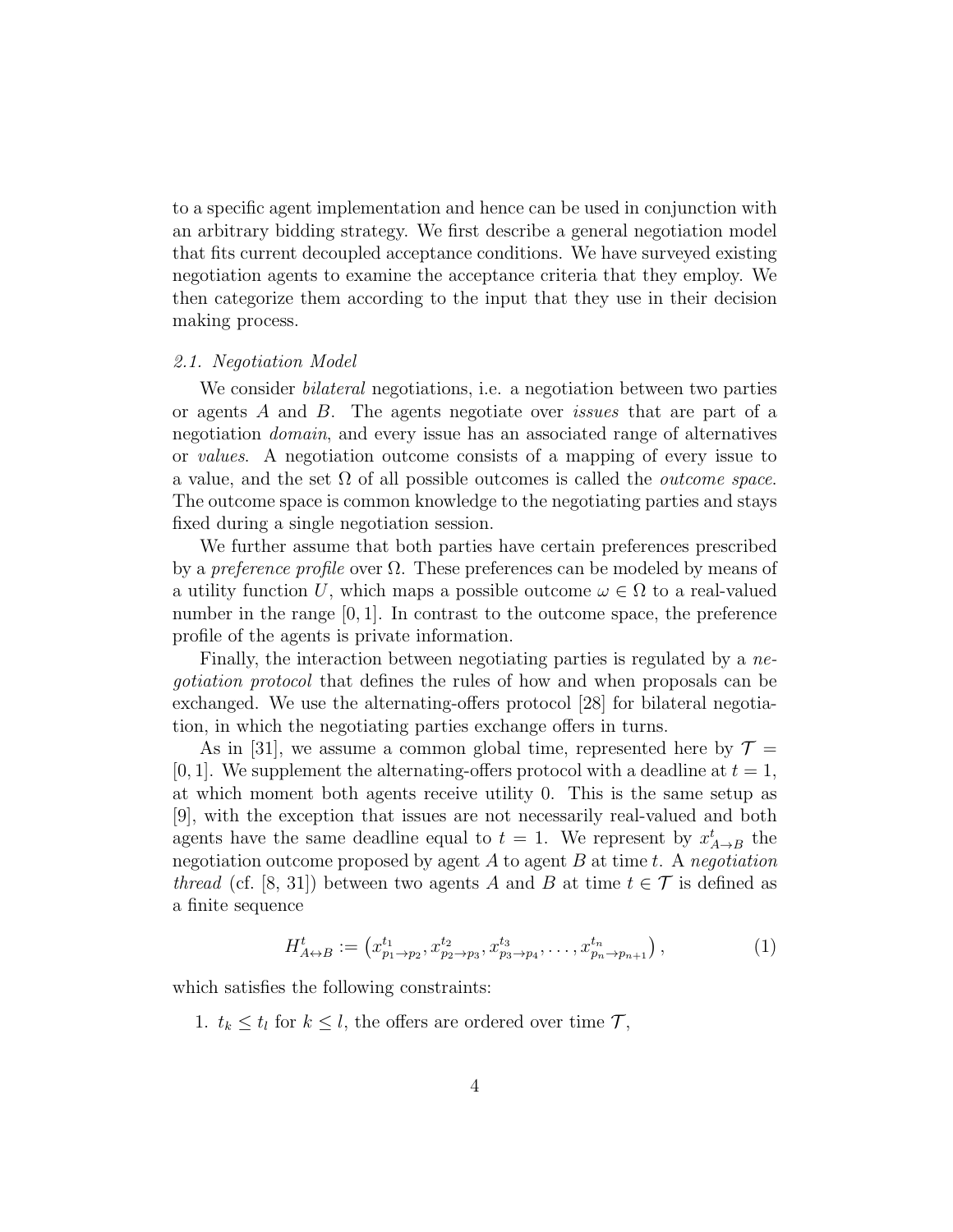- 2.  $p_k = p_{k+2} \in \{A, B\}$  for all k, the offers are alternating between the agents,
- 3. All  $t_i$  represent instances of time  $\mathcal{T}$ , with  $t_n \leq t$ ,
- 4.  $x_{p_k \to p_{k+1}}^{t_k} \in \Omega$  for  $k \in \{1, \ldots, n\}$ , the agents exchange complete offers.

Additionally, the last element of  $H_{A\leftrightarrow B}^{t}$  may be equal to one of the particles {Accept, End}. We will say a negotiation thread is active if this is not the case.

When agent A receives an offer  $x_{B\to A}^t$  from agent B sent at time t, it has to decide at a later time  $t' > t$  whether to accept the offer, or to send a counter-offer  $x_{A\to B}^{t'}$ . Given a negotiation thread  $H_{A\leftrightarrow B}^{t}$  between agents A and  $B$ , we can formally express the action performed by  $A$  with an  $action$ function  $X_A$ :

$$
X_A(t', x^t_{B \to A}) = \begin{cases} End & \text{if } t' \ge 1\\ Accept & \text{if } AC_A(t', x^t_{A \to B}, H^t_{A \leftrightarrow B})\\ Offer \ x^t_{A \to B} & \text{otherwise} \end{cases}
$$
(2)

Note that we extend the setting of [9, 31] by introducing the acceptance condition  $AC_A$  of an agent A. When used in this way, the model enables us to study arbitrary decoupled acceptance conditions. The acceptance condition  $AC_A$  takes as input

$$
\mathcal{I} = (t', x_{A \to B}^{t'}, H_{A \leftrightarrow B}^{t}),\tag{3}
$$

the tuple containing the current time  $t'$ , the offer  $x_{A\to B}^{t'}$  that the agent considers as a bid (in line with the bidding strategy the agent uses), and the ongoing negotiation thread  $H_{B\leftrightarrow A}^t$ .

The resulting action given by the function  $X_A(t', x^t_{B\to A})$  is used to extend the current negotiation thread between the two agents. If the agent does not accept the current offer, and the deadline has not been reached, it will prepare a counter-offer  $x_{A\to B}^{t'}$  by using a bidding strategy or *tactic* to generate new values for the negotiable issues. Tactics can take many forms, e.g. time-dependent, resource dependent, imitative, and so on [31]. In our setup we will consider the tactics as given and try to optimize the accompanying acceptance conditions.

#### 2.2. Acceptance Criteria

Let an active negotiation thread

$$
H^t_{A \leftrightarrow B} = \left( x^{t_1}_{p_1 \to p_2}, x^{t_2}_{p_2 \to p_3}, \dots, x^{t_{n-1}}_{A \to B}, x^{t_n}_{B \to A} \right),
$$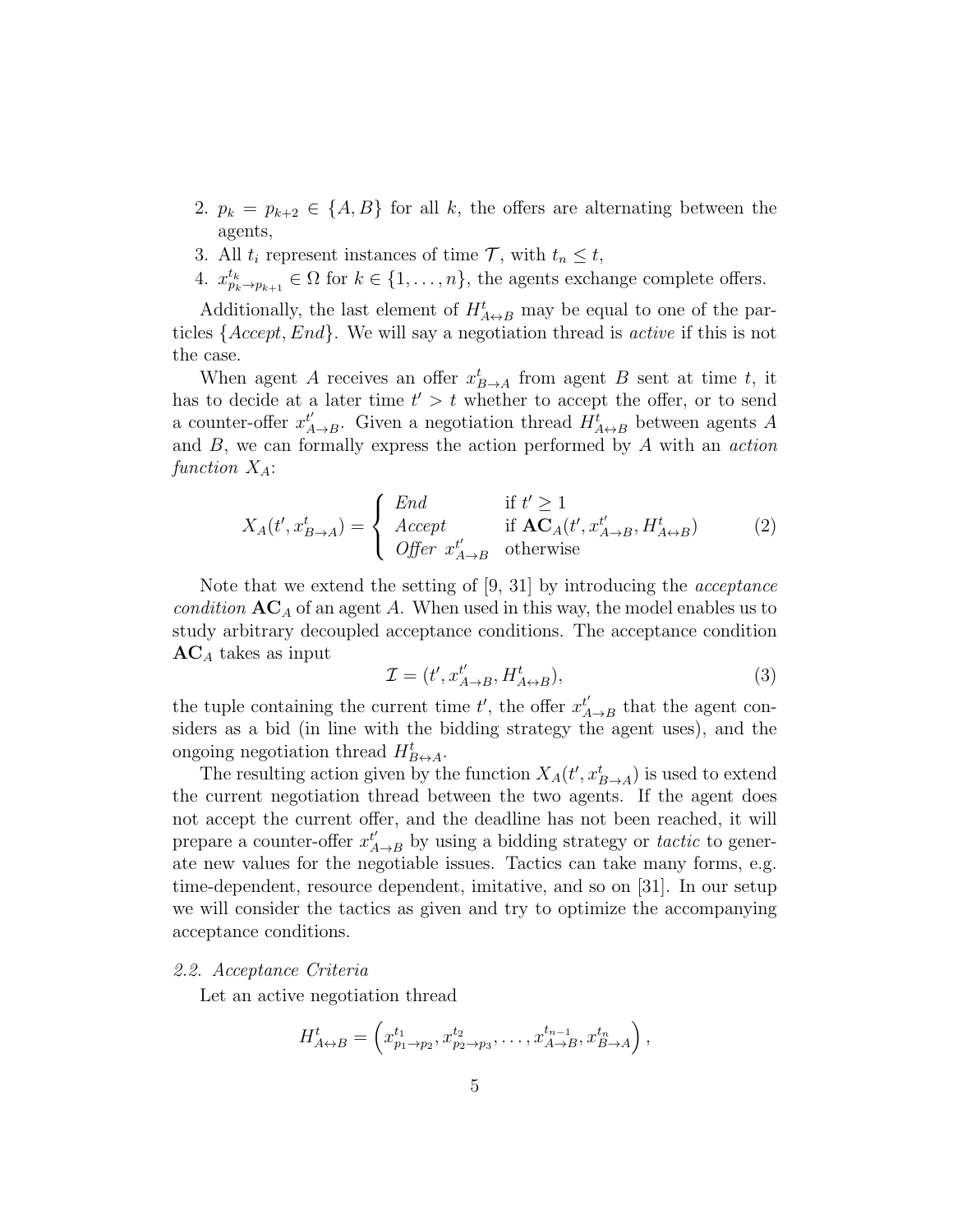be given at time  $t' > t = t_n$ , so that it is agent A's turn to perform an action.

As defined by Eq. (1) in our negotiation model, the action function  $X_A$  of an agent A uses an acceptance condition  $AC_A(\mathcal{I})$  to decide whether to accept. In practice, most agents do not use the full negotiation thread to decide whether it is time to accept. For instance many agent implementations, such as [9, 10, 31], use the following implementation of  $AC_A(\mathcal{I})$ :

$$
\mathbf{AC}_A(t', x_{A\to B}^{t'}, H_{A\leftrightarrow B}^t) \iff U_A(x_{B\to A}^t) \ge U_A(x_{A\to B}^{t'}).
$$

That is, A will accept when the utility  $U_A$  for the opponent's last offer at time t is greater than the value of the offer agent A is ready to send out at time  $t'$ . The acceptance condition above depends on the agent's upcoming offer  $x_{A\rightarrow B}^{t'}$ . For  $\alpha, \beta \in \mathbb{R}$  this may be generalized as follows:

$$
\mathbf{AC}_{\text{next}}^{\mathcal{I}}(\alpha,\beta) \stackrel{\text{def}}{\iff} \alpha \cdot U_A(x_{B\to A}^t) + \beta \ge U_A(x_{A\to B}^{t'}).
$$
 (4)

We can view  $\alpha$  as the scale factor by which we multiply the opponent's bid, while  $\beta$  specifies the minimal 'utility gap' [14] that is sufficient to accept.

Analogously, we have acceptance conditions [11, 14, 30, 36] that rely on the agent's *previous* offer  $x_{A\rightarrow i}^{t_{n-1}}$  $\overset{t_{n-1}}{A\rightarrow B}$ :

$$
\mathbf{AC}_{\text{prev}}^{\mathcal{I}}(\alpha,\beta) \stackrel{\text{def}}{\iff} \alpha \cdot U_A(x_{B\to A}^t) + \beta \ge U_A(x_{A\to B}^{t_{n-1}}). \tag{5}
$$

Note that this acceptance condition does not take into account the time that is left in the negotiation, nor any offers made previous to time  $t$ . However, it is important to bear in mind that the behavior of the acceptance condition may still be influenced implicitly by these factors, because of the possibility that the bidding strategy takes such factors into account.

Other acceptance conditions may rely on other measures, such as the remaining negotiation time or a utility threshold. For example, there is a very simple acceptance criterion [30, 33, 36] that only compares the opponent's previous offer with a threshold  $\alpha$ :

$$
\mathbf{AC}_{\mathrm{const}}^{\mathcal{I}}(\alpha) \iff U_A(x_{B \to A}^t) \ge \alpha. \tag{6}
$$

Last but not least, instead of considering utility, agents (such as [33]) may employ a time-based condition to accept after a certain amount of time  $T \in \mathcal{T}$ has passed:

$$
\mathbf{AC}_{\mathrm{time}}^{\mathcal{I}}(T) \stackrel{\text{def}}{\iff} t' \ge T. \tag{7}
$$

We will omit the superscript  $\mathcal I$  in equations (4) to (7) when it is clear from the context. We will use these general acceptance conditions to classify existing acceptance mechanisms in the next section.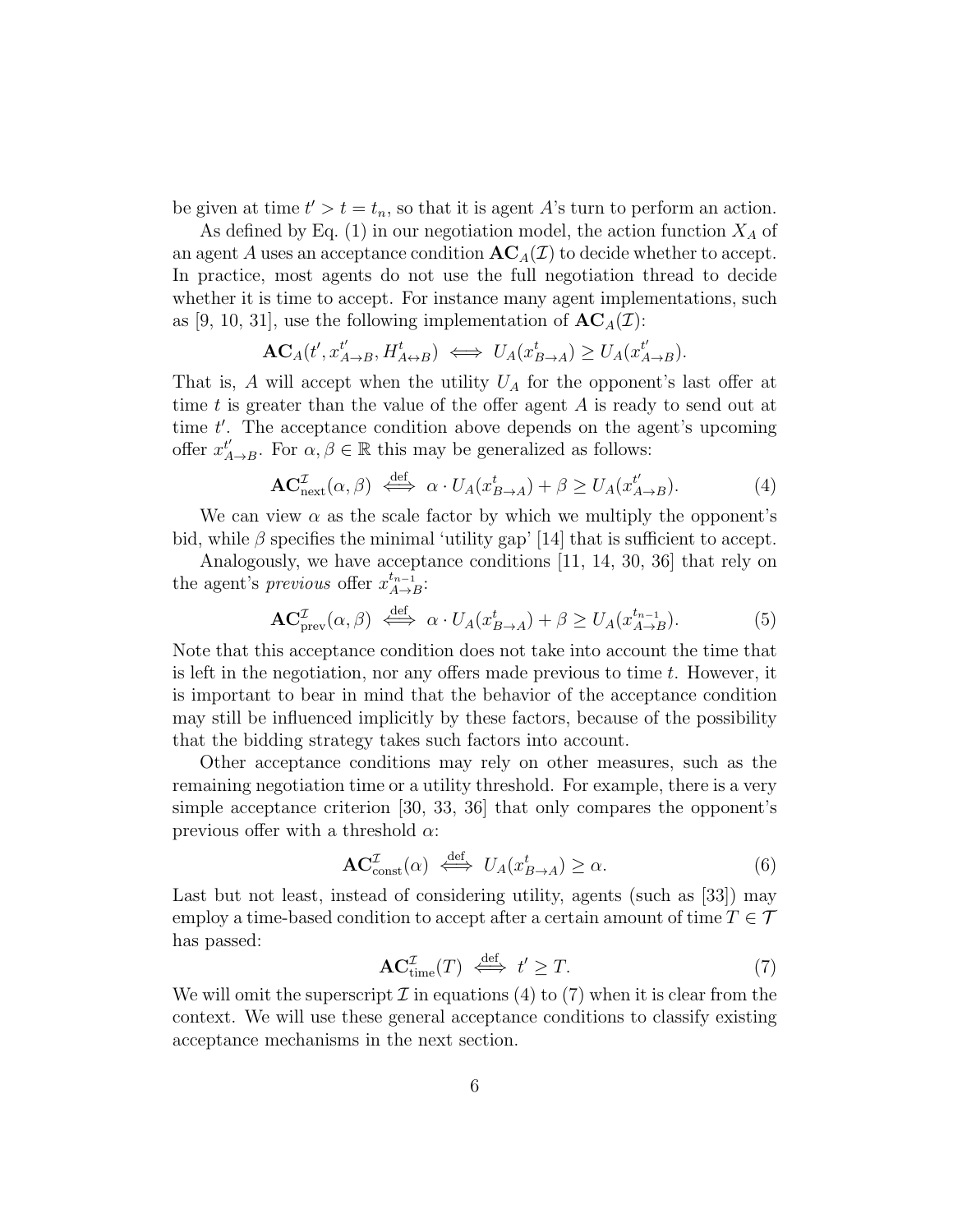| AC                                | $\alpha$ | В    | Agent                  |
|-----------------------------------|----------|------|------------------------|
| $AC_{\text{prev}}(\alpha, \beta)$ | 1.03     | 0    | FSEGA,                 |
|                                   |          |      | Bayesian Agent         |
|                                   | 1        | 0    | Agent Smith            |
|                                   | 1.02     | 0    | IAM(crazy)Hagger       |
|                                   | 1        | 0.02 | <b>ABMP</b>            |
| $AC_{\text{next}}(\alpha, \beta)$ | 1        | 0    | FSEGA, Boulware,       |
|                                   |          |      | Conceder, Trade-off,   |
|                                   |          |      | Equilibrium strategies |
|                                   | 1.02     | 0    | IAM(crazy)Hagger       |
|                                   | 1.03     | 0    | Bayesian Agent         |
| $AC_{const}(\alpha)$              | 1        |      | FSEGA                  |
|                                   | 0.9      |      | <b>Agent Smith</b>     |
|                                   | 0.88     |      | IAM(crazy)Hagger       |
|                                   |          |      |                        |
|                                   | T        |      |                        |
| $AC_{time}(T)$                    | 0.92     |      | Agent Smith            |

Table 2: A selection of existing decoupled acceptance conditions found in literature and current agent implementations.

## 2.3. Existing Acceptance Conditions

We give a short overview of decoupled acceptance conditions used in literature and current agent implementations. We are primarily interested in acceptance conditions that are not specifically designed for a single agent. We do not claim the list below is complete; however it serves as a good starting point to categorize current decoupled acceptance conditions. We surveyed the entire pool of agents of ANAC 2010, including Agent K, Nozomi [15], Yushu [1], *IAM(crazy)Haggler* [36], *FSEGA* [30], and *Agent Smith* [33]. We also examined well-known agents from literature, such as the Trade-off agent [7], the Bayesian learning agent [11], ABMP [14], equilibrium strategies of [10], and time dependent negotiation strategies as defined in [27], i.e. the Boulware and Conceder tactics.

Listed in Table 2 is a selection of generic acceptance conditions found.

Some agents also use logical combinations of different acceptance conditions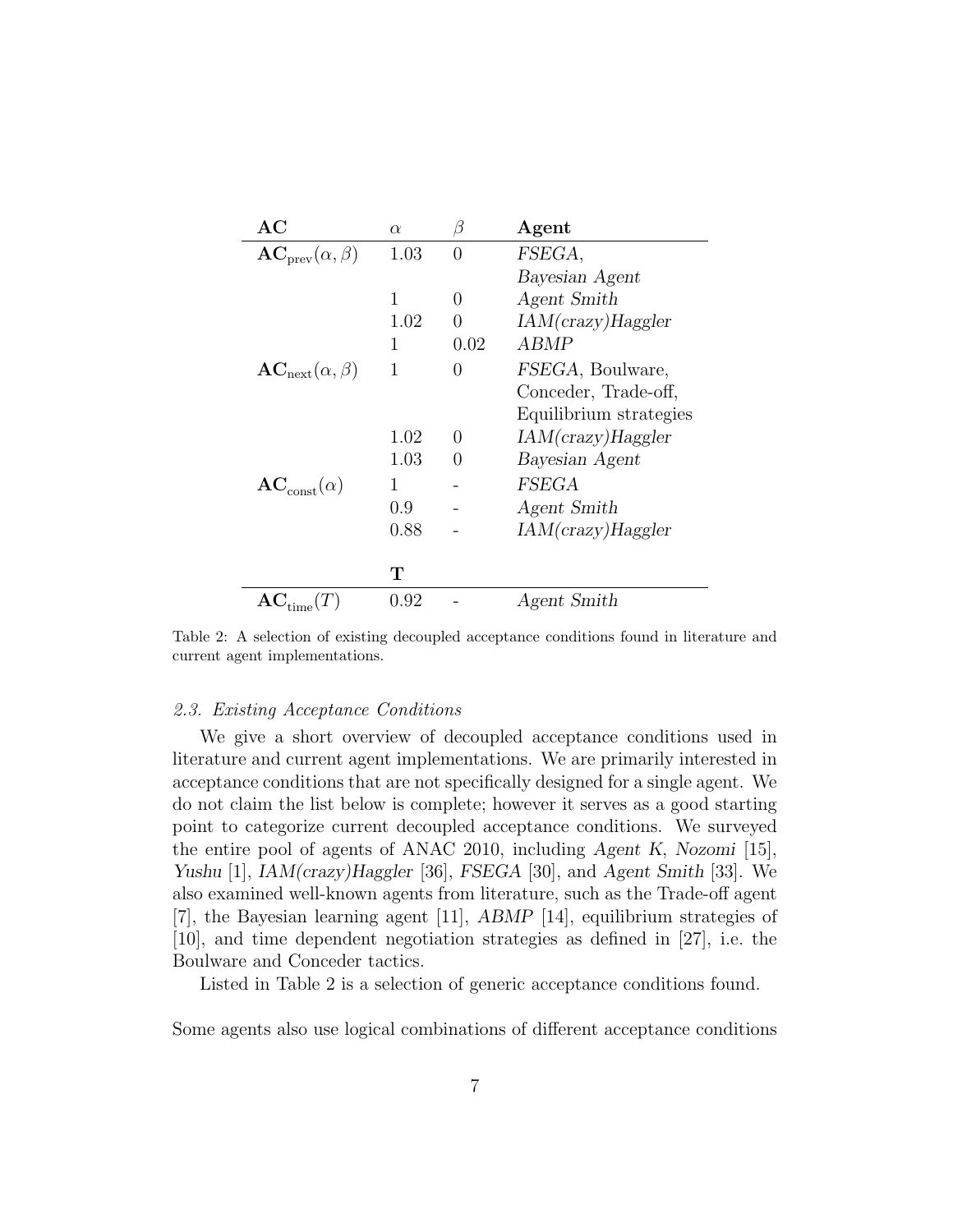at the same time. This explains why some agents are listed multiple times in the table. For example, both IAMHaggler and IAMcrazyHaggler [36] accept precisely when

$$
\text{AC}_{\text{const}}(0.88) \vee \text{AC}_{\text{next}}(1.02, 0) \vee \text{AC}_{\text{prev}}(1.02, 0).
$$

We will not focus on the many possible combinations of all acceptance conditions that may thus be obtained; we will study the basic acceptance conditions in isolation with varying parameters. However in addition to this we study a small selection of combinations in Section 3. We leave further combinations for future research.

As can be seen from Table 2, in our sample the most commonly used acceptance condition is  $AC_{\text{next}} = AC_{\text{next}}(1, 0)$ , which is the familiar condition of accepting when the opponent's last offer is better than the planned offer of the agent. The function  $\beta \mapsto AC_{prev}(1, \beta)$  can be viewed as an acceptance condition that accepts when the utility gap [14] between the parties is smaller than  $\beta$ . We denote this condition by  $AC_{\text{gap}}(\beta)$ .

### 3. Combined Acceptance Conditions

We define three acceptance conditions that are designed to perform well in conjunction with an arbitrary bidding strategy. This will incorporate all ideas behind the traditional acceptance conditions we have described so far. We will show in Section 4 that they work better than the majority of simple generic conditions listed in Table 2.

From a negotiation point of view, it makes sense to alter the behavior of an acceptance condition when time is running short. For example, many ANAC agents such as Yushu, Nozomi and  $FSEGA$  [1, 30, 15] split the negotiation into different intervals of time and apply different sub-strategies to each interval.

The basic idea behind combined acceptance conditions  $AC_{\text{comb}}$  is similar. In case the bidding strategy plans to propose a deal that is worse than the opponent's offer, we have reached a consensus with our opponent and we accept the offer. However, if there still exists a gap between our offer and time is short, the acceptance condition should wait for an offer that is not expected to improve in the remaining time. Thus  $AC_{\text{combi}}$  is designed to be a proper extension of  $AC<sub>next</sub>$ , with adaptive behavior based on recent bidding behavior near the deadline.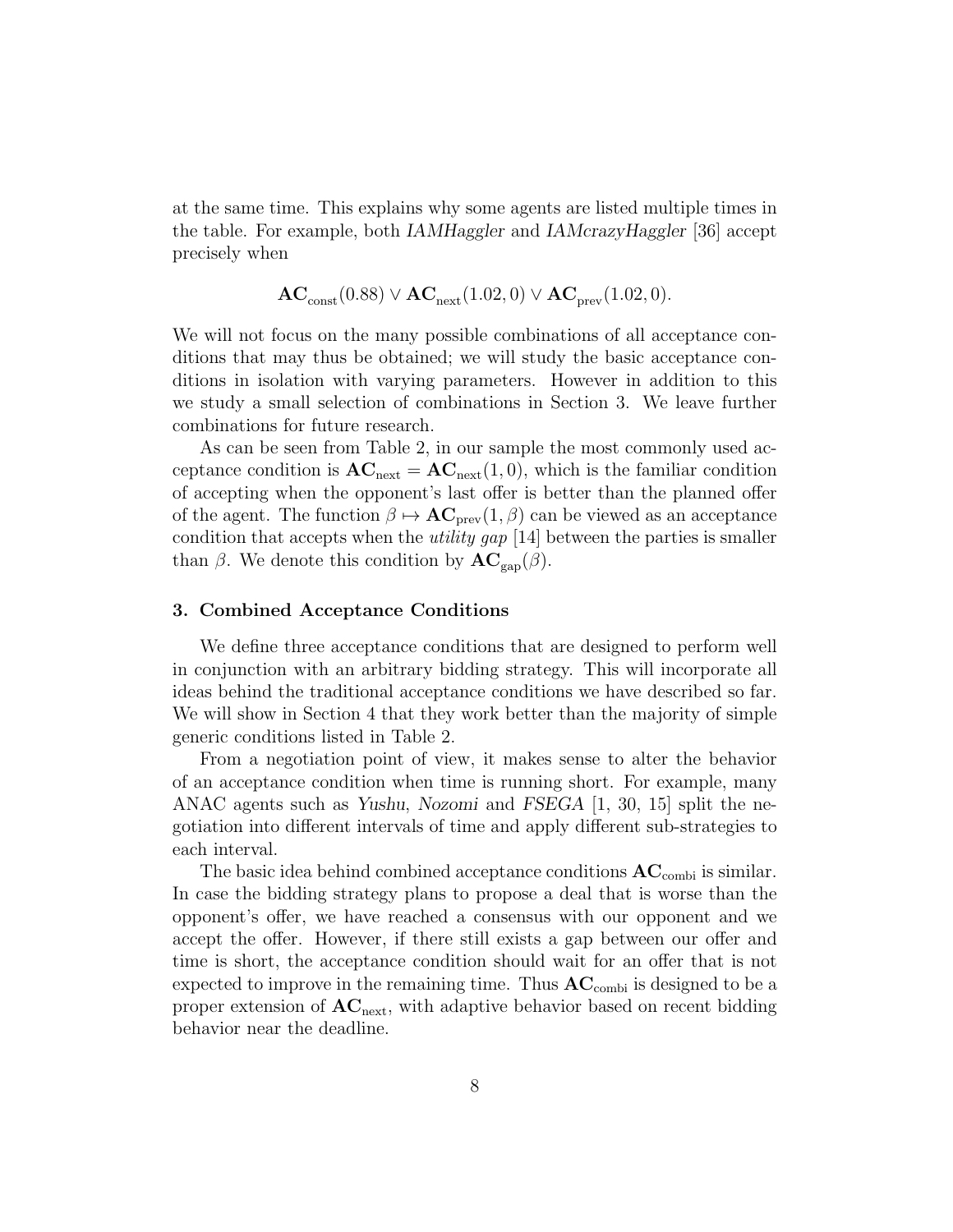To define  $AC_{\text{comb}}$ , suppose an active negotiation thread

$$
H^t_{A\leftrightarrow B} = \left(x_{p_1\to p_2}^{t_1}, x_{p_2\to p_3}^{t_2}, \ldots, x_{A\to B}^{t_{n-1}}, x_{B\to A}^{t_n}\right),
$$

is given at time  $t' > t = t_n > \frac{1}{2}$  $\frac{1}{2}$  near the deadline, when it is agent A's turn. Note that there is  $r = 1 - t'$  time remaining in the negotiation, which we will call the remaining time window. A good sample of what might be expected in the remaining time window consists of the bids that were exchanged during the previous time window  $W = [t' - r, t'] \subseteq \mathcal{T}$  of the same size.

Let

$$
H_{B\to A}^W = \left\{ x_{B\to A}^s \in H_{A\leftrightarrow B}^t \mid s \in W \right\}
$$

denote all bids offered by  $B$  to  $A$  in time window  $W$ . We can now formulate the average and maximum utility that was offered during the previous time window in the negotiation thread  $H = H_{B\to A}^W$ :

$$
\text{MAX}^W = \max_{x \in H} U_A(x),
$$

and

$$
AVG^{W} = \frac{1}{|H|} \sum_{x \in H} U_{A}(x).
$$

We let  $AC_{\text{combi}}(T, \alpha)$  accept at time t' exactly when the following holds:  $\mathbf{AC}_{\text{next}}$  indicates that we have to accept,  $\emph{or}$  we have almost reached the deadline  $(t' \geq T)$  and the current offer suffices (i.e. better than  $\alpha$ ) given the remaining time:

$$
\mathbf{AC}_{\text{combi}}(T, \alpha)
$$
  
\n
$$
\xleftarrow{\text{def}} \{\text{def}} \tag{8}
$$
\n
$$
\mathbf{AC}_{\text{next}} \vee \mathbf{AC}_{\text{time}}(T) \wedge (U_A(x_{B \to A}^t) \ge \alpha).
$$

Note that equation (8) defines  $AC_{\text{combi}}(T, \alpha)$  in such a way that it splits the negotiation time into two phases:  $[0, T)$  and  $[T, 1]$ , with different behavior in both cases.

We will consider three different combined acceptance conditions:

- 1.  $AC_{\text{combi}}(T, MAX^W)$ : the current offer is good enough when it is better than all offers seen in the previous time window  $W$ ,
- 2.  $\mathbf{AC}_{\text{combi}}(T, \text{AVG}^W)$ : the offer is better than the average utility of offers during the previous time window  $W$ ,
- 3.  $AC_{\text{combi}}(T, MAX^{\mathcal{T}})$ : the offer should be better than any bid seen before.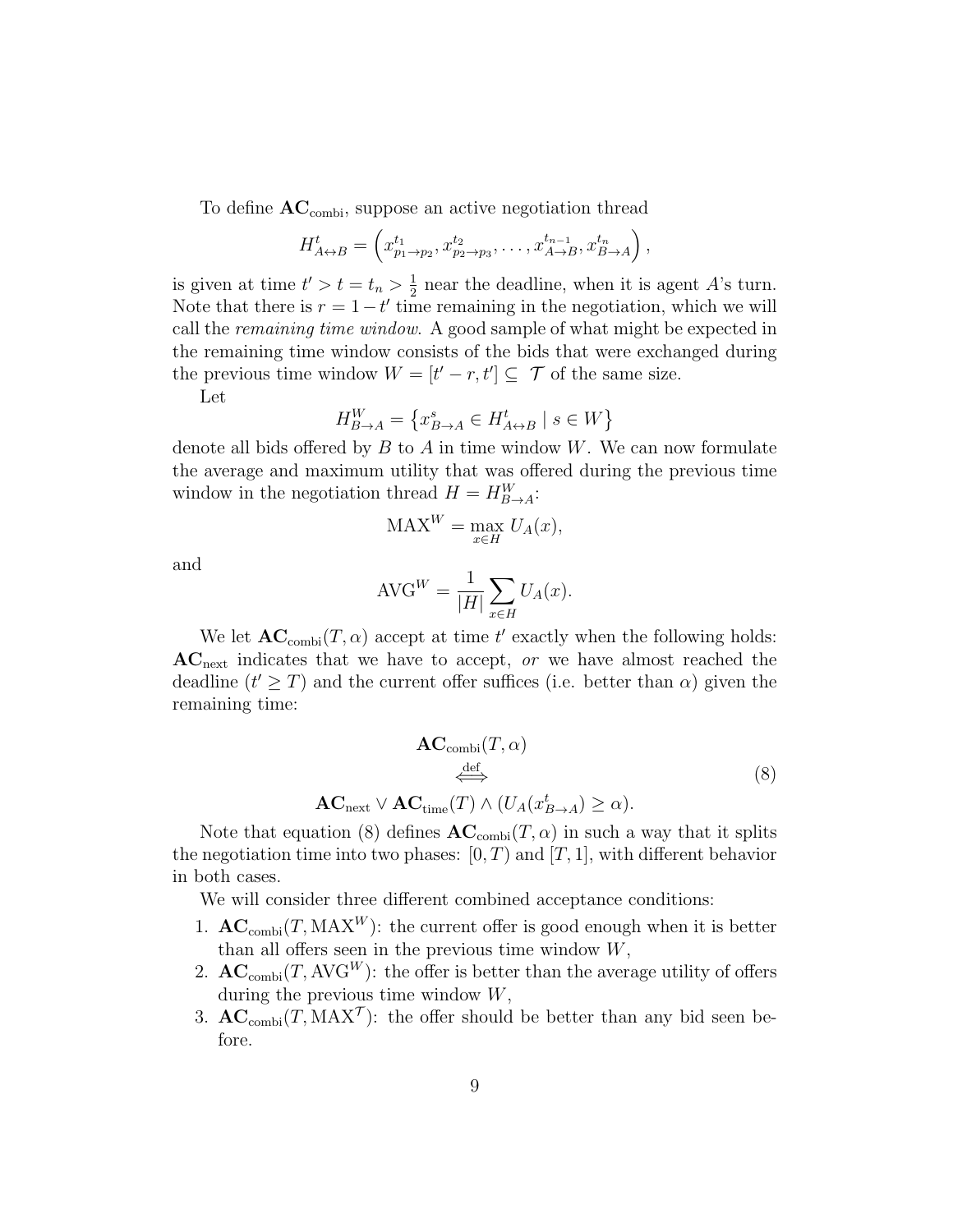#### 4. Experiments

In order to experimentally test the efficacy of an acceptance condition, we considered a negotiation setup with the following characteristics. We equipped a set of agents (as defined later) with an acceptance condition, and measured the result against other agents in the following way. Suppose agent A is equipped with acceptance condition  $AC_A$  and negotiates with agent B. The two parties may reach a certain outcome  $\omega \in \Omega$ , for which A receives the associated utility  $U_A(\omega)$ . The score for A is averaged over all trials on various domains (see Section 4.1.2), alternating between the two preference profiles defined on that domain. E.g., on the negotiation scenario between England and Zimbabwe, A will play both as England and as Zimbabwe against all others. This average utility score is then an indication of the efficacy of  $AC_A$ .

For our experimental setup we employed GENIUS (General Environment for Negotiation with Intelligent multi-purpose Usage Simulation) [21]. This environment, which is also used in ANAC, helps to facilitate the design and evaluation of automated negotiators' strategies. It can be used to simulate tournaments between negotiating agents in various negotiation scenarios, such as the setup described in this section. It supports the alternating offer protocol with a real-time deadline as outlined in our negotiation model. The default negotiation time in Genius and in the setup of ANAC is 3 minutes per negotiation session; therefore we use the same value in our experiments.

# 4.1. Detailed Experimental Setup

### 4.1.1. Agents

We use the negotiation tactics that were submitted to The Automated Negotiating Agents Competition (ANAC 2010) [5]. ANAC is a negotiation competition aiming to facilitate and coordinate the research into proficient negotiation strategies for bilateral multi-issue negotiation, similar to what the Trading Agent Competition (TAC) has achieved for the trading agent problem [34]. The seven agents that participated in ANAC 2010 have been implemented by various international research groups of negotiation experts. We used these strategies in our experiments as they are representative of the state-of-the-art in automated negotiation at the time of writing. Firstly, we removed the built-in acceptance mechanism from this representative group of agents; this left us with its pure bidding tactics. As outlined in our negotiation model, this procedure allowed us to test arbitrary acceptance conditions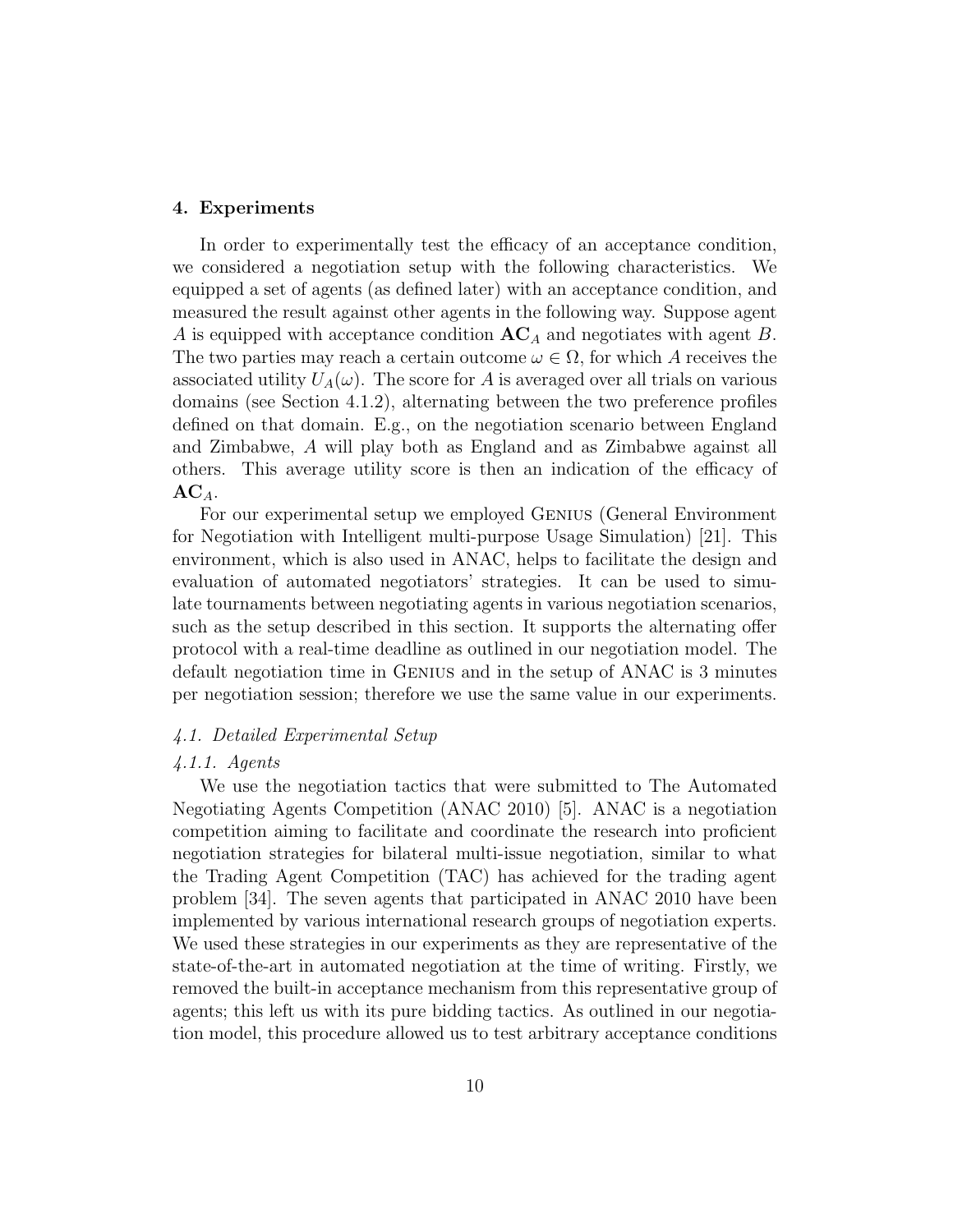in tandem with any ANAC tactic.

We aimed to tune our acceptance conditions to the top performing ANAC 2010 agents. Therefore we have selected the top 3 of ANAC agents that were submitted by different research groups, namely Agent K, Yushu and IAMhaggler (we omitted Nozomi as the designing group also implemented Agent  $K$ , cf. Table 1). For the set of opponents, we selected all agents from ANAC 2010, for the acceptance conditions should be tested against a wide array of strategies. The opponents also had their built-in acceptance conditions removed (and hence were not able to accept), so that differences in results would depend entirely on the acceptance condition under consideration. To test the efficacy of an acceptance condition, we equipped the top 3 tactics with this condition and compared the average utility obtained by the three agents when negotiating against their opponents.

#### 4.1.2. Domains

The specifics of a negotiation domain can be of great influence on the negotiation outcome [12]. Acceptance conditions have to be assessed on negotiation domains of different size and complexity. Negotiation results also depend on the opposition of the parties' preferences. The notion of weak and strong opposition can be formally defined [16]. Strong opposition is typical of competitive domains, when a gain for one party can be achieved only at a loss for the other party. Conversely, weak opposition means that both parties achieve either losses or gains simultaneously.

With this in mind, we aimed for a good spread of negotiation characteristics by selecting four different negotiation scenarios with two preference profiles each (see Table 3 and Figure 1). We picked two domains from the three that were used in ANAC 2010 (cf.  $[4, 5]$ ). We have also taken two negotiation scenarios from the ANAC 2011 competition [3] to include both a smaller and a larger domain to our experimental setup.

Some agents participating in ANAC 2010 did not scale well and could not deal with very large bid spaces; therefore, we omitted the even larger domains that featured in ANAC 2010 and 2011, as the agents had too many difficulties with them to make them reliable testing domains. Additionally, in contrast to the 2010 competition, ANAC 2011 introduced discount factors for some of the scenarios. We removed these discount factors to ensure compatibility with the ANAC 2010 agents.

Our smallest scenario is called Laptop. In this scenario, a seller and a buyer are negotiating the specifications of a laptop. An agreement in the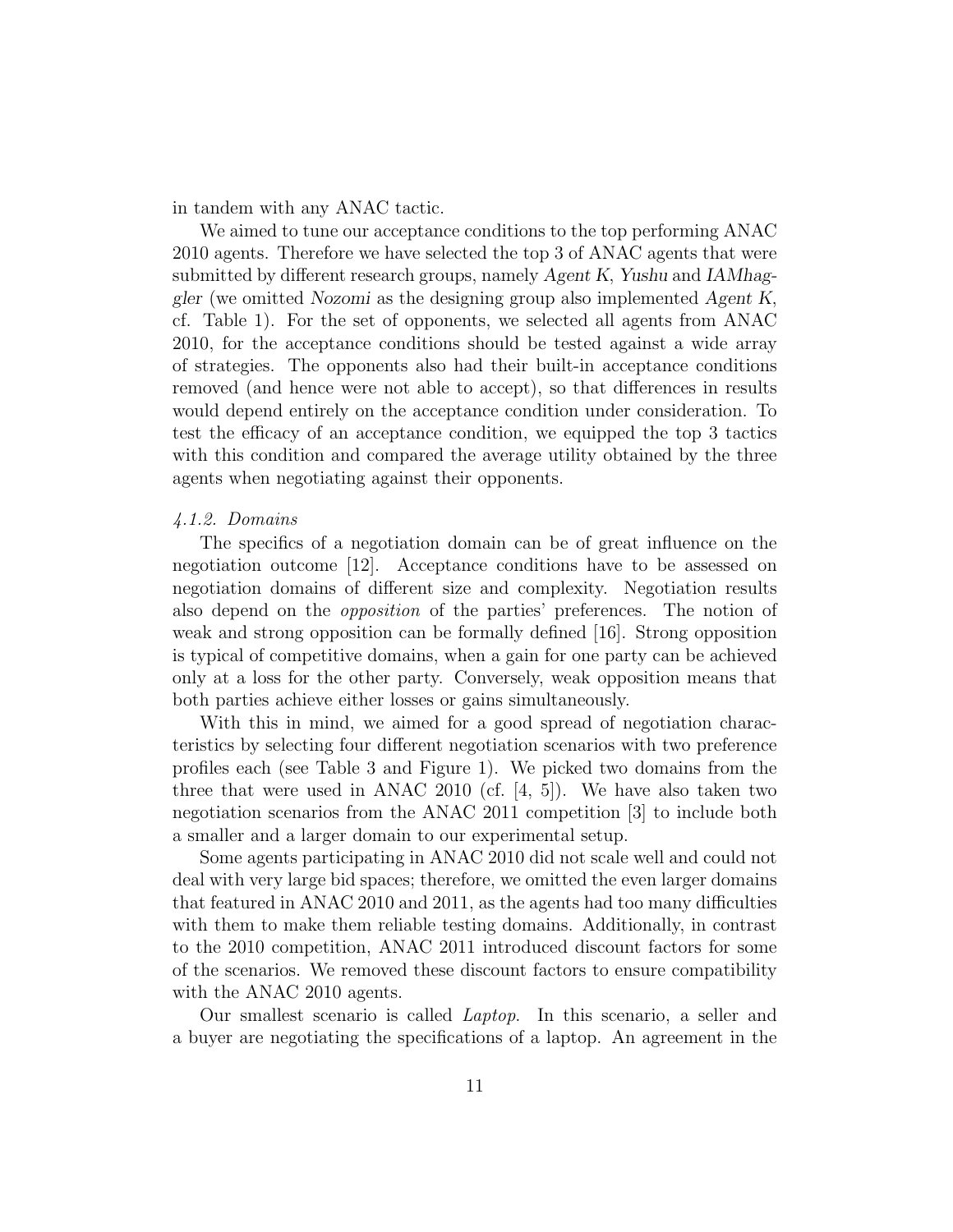|              | Laptop       | $It\n  ex-Cyp$ | $Zim$ -Eng   | Grocery      |
|--------------|--------------|----------------|--------------|--------------|
| <b>Size</b>  | 27           | 180            | 576          | 1600         |
| Opposition   | Weak         | Strong         | Medium       | Medium       |
| Mean utility | 0.67         | 0.48           | 0.58         | 0.44         |
| Nash Point   | (1.00, 0.82) | (0.72, 0.67)   | (0.91, 0.73) | (0.84, 0.90) |
| K-S Point    | (0.87, 0.87) | (0.72, 0.67)   | (0.82, 0.79) | (0.84, 0.90) |

Table 3: The eight preference profiles used in the experiments, as used in ANAC 2010 [5] and ANAC 2011 [3]. The rows indicate respectively: the size of the outcome space, the level of opposition, the arithmetic mean utility that can be obtained in the scenario, and the location of the Nash point and Kalai Smorodinsky point.

negotiation reconciles their differences and results in a purchase. The scenario has three issues: the laptop brand, the size of the hard disk, and the size of the external monitor. Each issue has only three options, making it a very small scenario with only 27 possible outcomes. Unbeknownst to each other, the buyer and seller actually both prefer to buy (and sell, respectively) a laptop with a small screen. The buyer prefers this because it is cheaper, and the seller prefers to sell laptops with small screens because s/he has more of those in stock. If the two parties are able to find the outcomes that are mutually beneficial to both, then they are happy to do business together with high utility scores on both sides. This can be confirmed in Table 3: the scenario has the highest arithmetic mean utility, and the most favorable Nash and Kalai-Smorodinsky point.

Our second scenario is taken from [17], which describes a buyer–seller business negotiation. It involves representatives of two companies: Itex Manufacturing, a producer of bicycle components, and Cypress Cycles, a builder of bicycles. There are four issues that both sides have to discuss: the price of the components, delivery times, payment arrangements and terms for the return of possibly defective parts. The opposition between the parties is strong in this domain, as the manufacturer and consumer have naturally opposing requirements. Even the Nash point utilities are quite low for both parties. Altogether, there are 180 potential offers that contain all combinations of values for the four issues.

Third, the domain taken from [20, 22] involves a case where *England and* Zimbabwe negotiate an agreement on tobacco control. The leaders of both countries must reach an agreement on five issues. England and Zimbabwe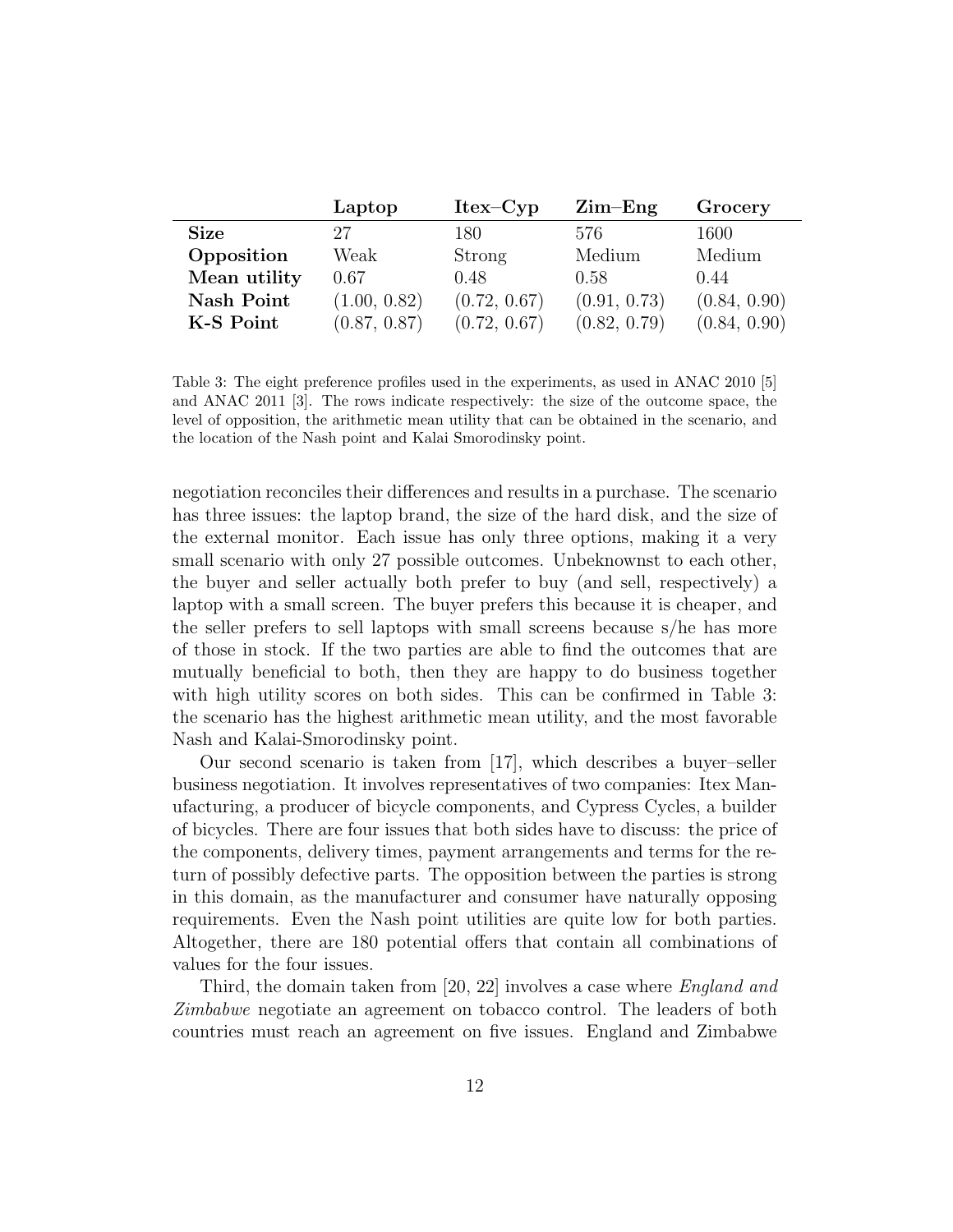

Figure 1: The Pareto frontier of the outcome space of the four scenarios used in the experiments.

have contradictory preferences for the first two issues, but the other issues have options that are jointly preferred by both sides. The domain has a total of 576 possible agreements.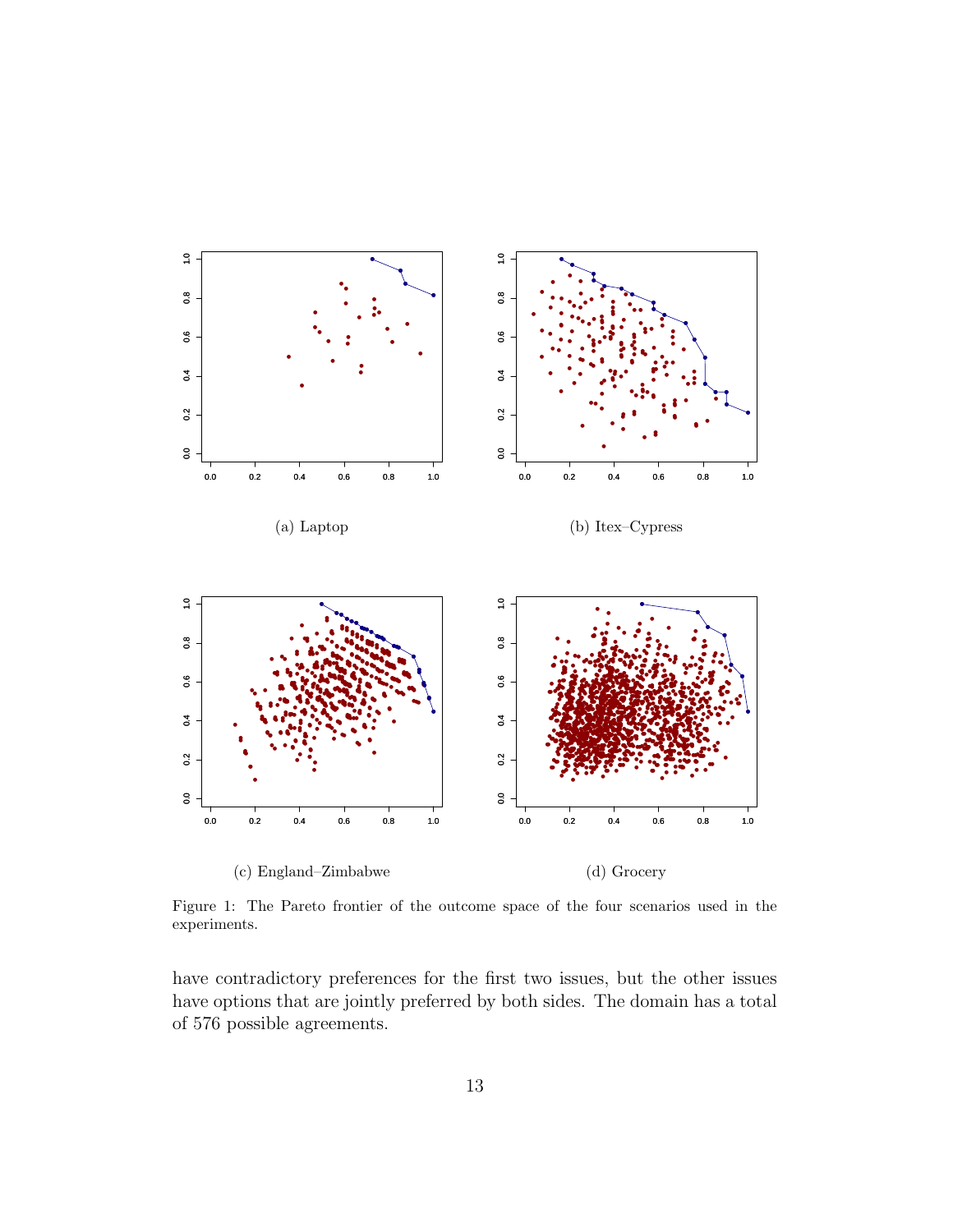Our final negotiation case concerns the Grocery scenario, which models a shopping negotiation in a local supermarket. The negotiation is between two persons having different tastes, who wish to buy groceries together. The discussion is about five product categories: bread, fruit, snacks, spreads, and vegetables. Each category consists of four to five possible options, resulting in a scenario with 1600 possible outcomes. Apart from their differences in taste, the two parties also differ in what category of product they find more important. The preferences are modeled in such a way that a good outcome is achievable for both, so the Nash and Kalai-Smorodinsky point utilities are high for both parties; however, the outcome space is scattered (resulting in a relatively low mean utility), so agents must explore it considerably to find the jointly profitable ones.

To compensate for any utility differences in the preference profiles, the agents play both sides of every scenario.

#### 4.1.3. Acceptance Conditions

For each acceptance condition we tested all  $3 \times 7 = 21$  pairings of agents, playing with each of the 8 different preference profiles. We ran every experiment a total of  $N = 15$  times, so that altogether each acceptance condition was tested  $21 \times 8 \times 15 = 2520$  times in total. This resulted in running as many negotiations, and as every negotiation lasts 3 minutes, the experiments took 126 hours of cpu time. We selected a wide range of 102 acceptance conditions for experimental testing, as shown in Table 4. The different values of parameters will be discussed in the section below.

Additionally, we ran five more experiments with agents having their original, built-in acceptance mechanism in place. That is, we also tested the original agents' coupled acceptance mechanism for comparison purposes. As we cannot for example, equip Agent K with the coupled acceptance condition of Yushu, we tested the built-in mechanism by having each agent employ its own mechanism.

### 4.2. Hypotheses and Experimental Results

The experiments considered here are designed to discuss the main properties and drawbacks of the acceptance conditions listed above. We formulate several hypotheses with respect to the acceptance conditions we have discussed.

To evaluate the hypotheses below, we have carried out a large number of experiments. A small selection of the results is summarized in Table 5.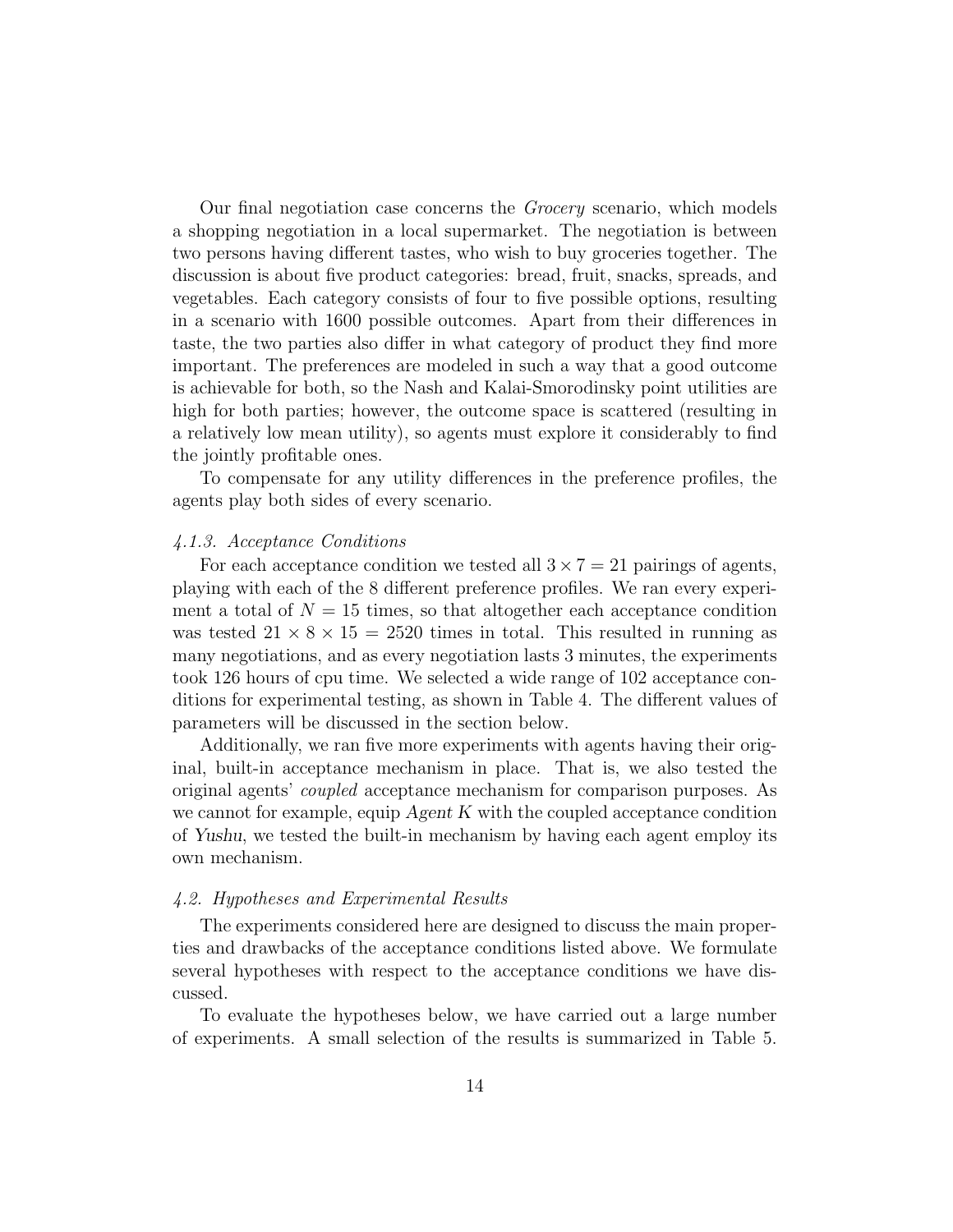| AC                                        | Ranges                       | <b>Increments</b>        |
|-------------------------------------------|------------------------------|--------------------------|
| $ACprev(\alpha, \beta)$ , and             | $\alpha \in [1, 1.05)$ , and | for $\alpha$ : 0.01, and |
| $AC_{\text{next}}(\alpha, \beta)$         | $\beta \in [0, 0.1)$         | for $\beta$ : 0.02       |
| $AC_{\text{const}}(\alpha)$               | $\alpha \in [0,1)$           | $0.05$ increments        |
| $AC_{time}(T)$                            | $T \in [0, 1)$               | $0.05$ increments        |
| $AC_{\text{combi}}(T, MAX^{W})$ , and     | $T \in [0.95, 1)$            | $0.01$ increments        |
| $AC_{\text{combi}}(T, \text{AVG}^W)$      |                              |                          |
| $AC_{\text{combi}}(T, MAX^{\mathcal{T}})$ | $T = 0.99$                   |                          |

Table 4: The selected ranges and increments for the parameters of different acceptance conditions in the experimental setup.

The table shows the average utility obtained by the agents, and the standard deviation (of the  $N = 15$  experiments), when equipped with several acceptance conditions. The "average utility of agreements" column represents the average utility obtained by the agent given the fact that they have reached an agreement. When they do not reach an agreement (due to reaching the deadline), they get zero utility. Thus, as a general observation, the following holds:

(The acceptance dilemma) Total average utility  $=$  Agreement percentage × Average utility of agreements.

This formula captures the essence of the acceptance dilemma: accepting bad to mediocre offers yields more agreements of relatively low utility; while accepting only the best offers produces less agreements, but of higher utility.

Our first hypothesis is about the simplest condition,  $AC_{\text{const}}(\alpha)$ , and reads as follows:

**Hypothesis 1.** There is no single choice for  $\alpha$  that makes  $AC_{const}(\alpha)$  and effective acceptance condition; this is mainly because the optimal choice of  $\alpha$  is very domain-dependent.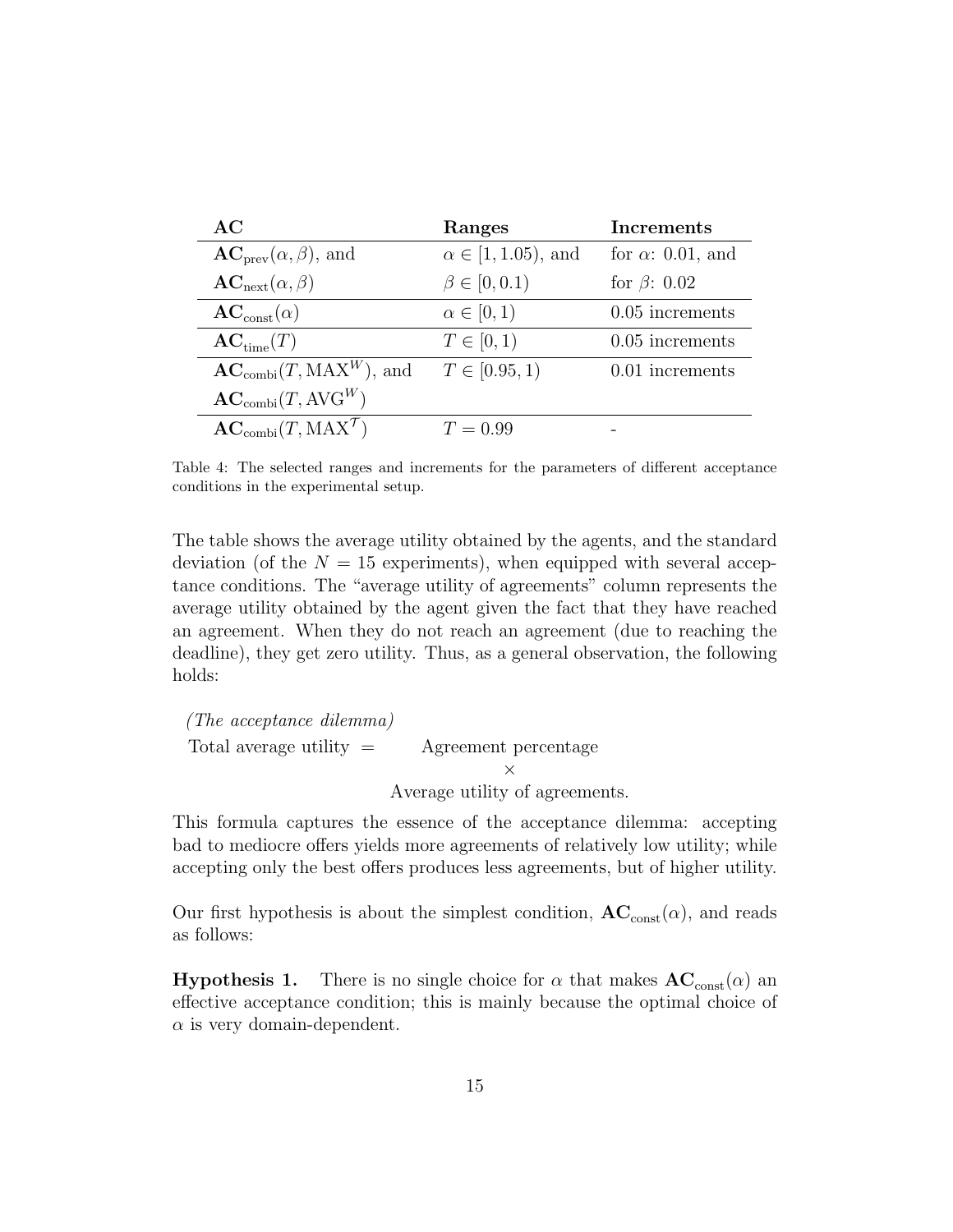| AC                                        | $\alpha$     | $\beta$                  | Util  | SD     | Agt<br>$\%$ | Agt<br>Util |
|-------------------------------------------|--------------|--------------------------|-------|--------|-------------|-------------|
| $ACprev(\alpha, \beta)$                   | $\mathbf{1}$ | $\overline{0}$           | 0.680 | 0.0084 | 80%         | 0.851       |
|                                           | $\mathbf{1}$ | 0.04                     | 0.711 | 0.0094 | 84%         | 0.842       |
|                                           | $\mathbf{1}$ | 0.08                     | 0.722 | 0.0076 | 87\%        | 0.827       |
|                                           | 1.02         | 0.04                     | 0.723 | 0.0085 | 86\%        | 0.837       |
| $AC_{\text{next}}(\alpha, \beta)$         | $\mathbf{1}$ | $\overline{0}$           | 0.683 | 0.0112 | 81%         | 0.843       |
|                                           | $\mathbf{1}$ | 0.04                     | 0.727 | 0.0067 | 87%         | 0.833       |
|                                           | $\mathbf{1}$ | 0.08                     | 0.731 | 0.0057 | 89%         | 0.819       |
|                                           | 1.02         | 0.04                     | 0.737 | 0.0060 | 89%         | 0.830       |
| $AC_{\text{const}}(\alpha)$               | 0.20         | $\overline{a}$           | 0.492 | 0.0025 | 100%        | 0.492       |
|                                           | 0.55         |                          | 0.619 | 0.0027 | 92%         | 0.671       |
|                                           | 0.80         | $\overline{a}$           | 0.501 | 0.0078 | 60%         | 0.842       |
|                                           | 0.90         |                          | 0.343 | 0.0080 | 36%         | 0.952       |
| Built-in mechanism                        |              |                          | 0.737 | 0.0057 | 89%         | 0.774       |
|                                           | $\mathbf T$  |                          |       |        |             |             |
| $AC_{time}(T)$                            | 0.10         | $\overline{a}$           | 0.533 | 0.0035 | 100%        | 0.533       |
|                                           | 0.40         |                          | 0.548 | 0.0064 | 100\%       | 0.548       |
|                                           | 0.70         |                          | 0.602 | 0.0062 | 100%        | 0.602       |
|                                           | 0.95         | $\overline{\phantom{0}}$ | 0.648 | 0.0063 | $100\%$     | 0.648       |
| $AC_{\text{combi}}(T, MAX^{W})$           | 0.97         | $\overline{a}$           | 0.756 | 0.0019 | 100%        | 0.756       |
|                                           | 0.98         | $\overline{a}$           | 0.762 | 0.0031 | 100%        | 0.764       |
|                                           | 0.99         | $\overline{\phantom{0}}$ | 0.761 | 0.0046 | 98\%        | 0.776       |
| $AC_{\text{combi}}(T, \text{AVG}^W)$      | 0.97         | $\overline{a}$           | 0.739 | 0.0050 | 100%        | 0.739       |
|                                           | 0.98         | $\overline{a}$           | 0.754 | 0.0037 | 100%        | 0.757       |
|                                           | 0.99         | $\overline{a}$           | 0.759 | 0.0056 | 98\%        | 0.774       |
| $AC_{\text{combi}}(T, MAX^{\mathcal{T}})$ | 0.99         | $\overline{a}$           | 0.737 | 0.0083 | 93\%        | 0.796       |

Table 5: A small selection of the various acceptance conditions that were tested, together with average utility obtained and standard deviation. The utility of the best scoring AC of each category is in bold. The two right-hand side columns show agreement percentages and the utility obtained when an agreement is reached.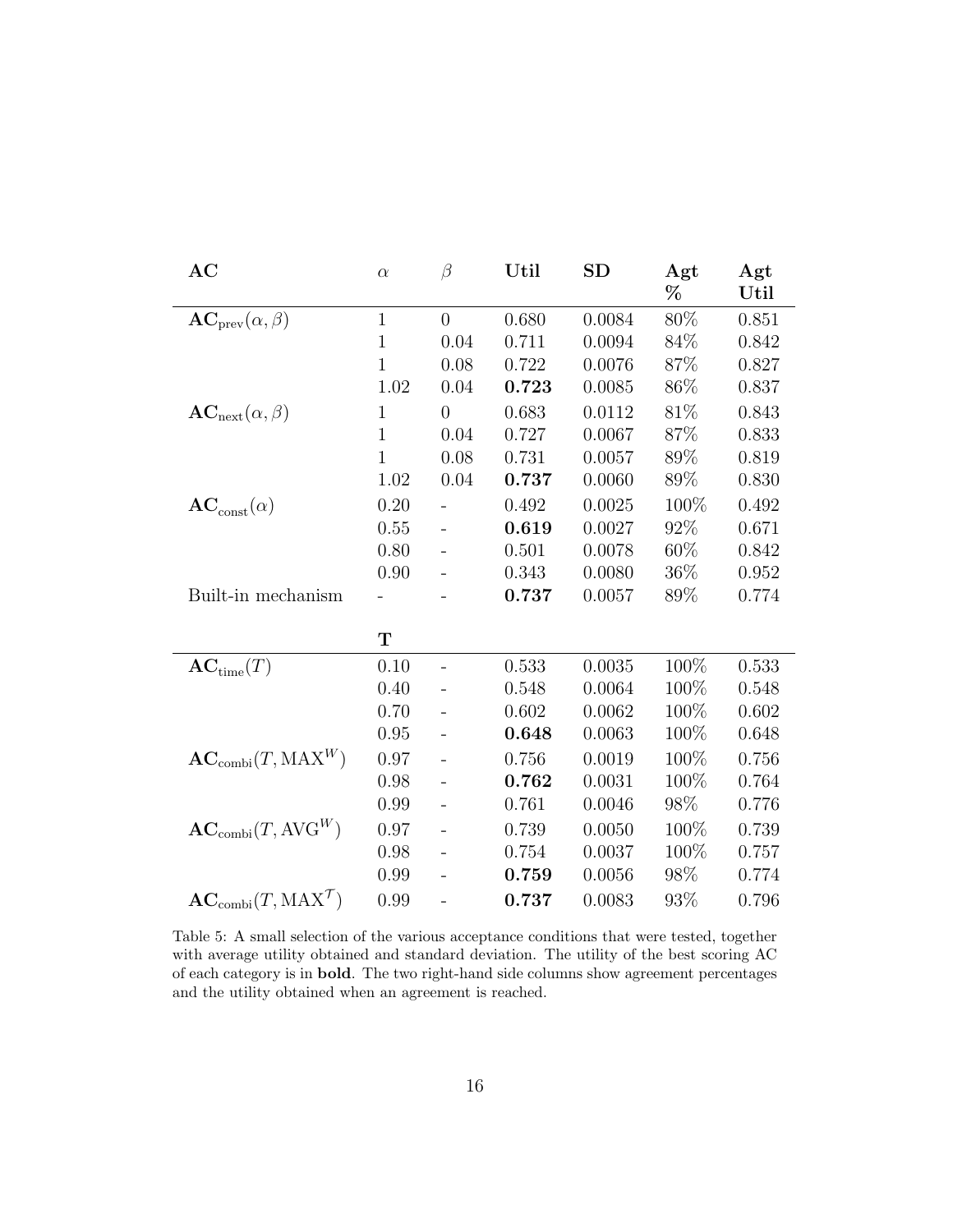

Figure 2: The average utility obtained by agents using  $AC_{\text{const}}(\alpha)$ . The vertical error bars indicate one standard deviation to the mean.

First, consider  $AC_{\text{const}}(0.9)$  and  $AC_{\text{const}}(0.8)$  by consulting Table 5. When they reach an agreement, they receive a very high utility (at least 0.9 or 0.8 respectively), but this happens so infrequently (resp. 60% and 36% of all negotiations), that they are ranked at the bottom when we consider total average utility. On the other hand, choosing a low value for  $\alpha$ , such as using  $AC<sub>const</sub>(0.2)$ , will always result in an immediate agreement, but with one of the lowest possible scores of 0.492.

The best possible choice for  $\alpha$  should therefore be somewhere in the middle between zero and one, and is found to be 0.55 (see Figure 2), yielding a payoff of 0.619. Firstly, this is still a suboptimal outcome compared to other AC's, such as the  $\mathbf{AC}_{\mathrm{next}}$  and  $\mathbf{AC}_{\mathrm{combi}}$  variants.

Moreover, it is worth noting that this optimal value may be best on average, but in this case, averaging over all scenarios also hides a lot of information. When we break down our analysis and look at the four domains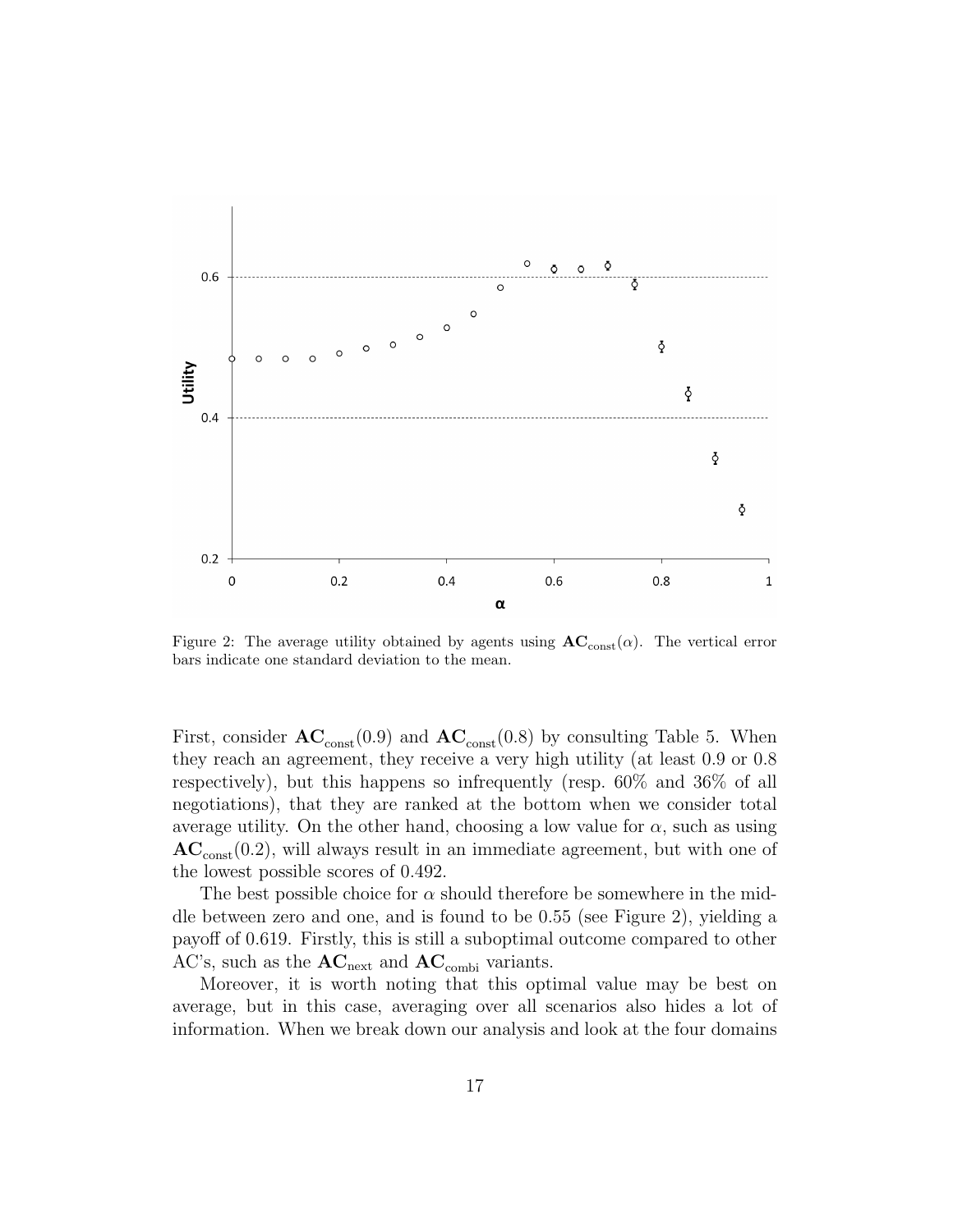

Figure 3: The average utility of  $AC_{\text{const}}(\alpha)$  per negotiation scenario, for  $\alpha \in [0,1)$ .

separately (see the four figures of Figure 3), we see that the optimal range of  $\alpha$  differs greatly per domain. For example, on *Itex vs. Cypress*, the optimal choice for  $\alpha$  is around 0.6, while on *Grocery*, the best performing value is in the range of [0.7, 0.8]. On the *Laptop* domain, any choice for  $\alpha \in [0, 0.8]$ is the best  $AC_{\text{const}}(\alpha)$  can do in this scenario, and will cause the agent to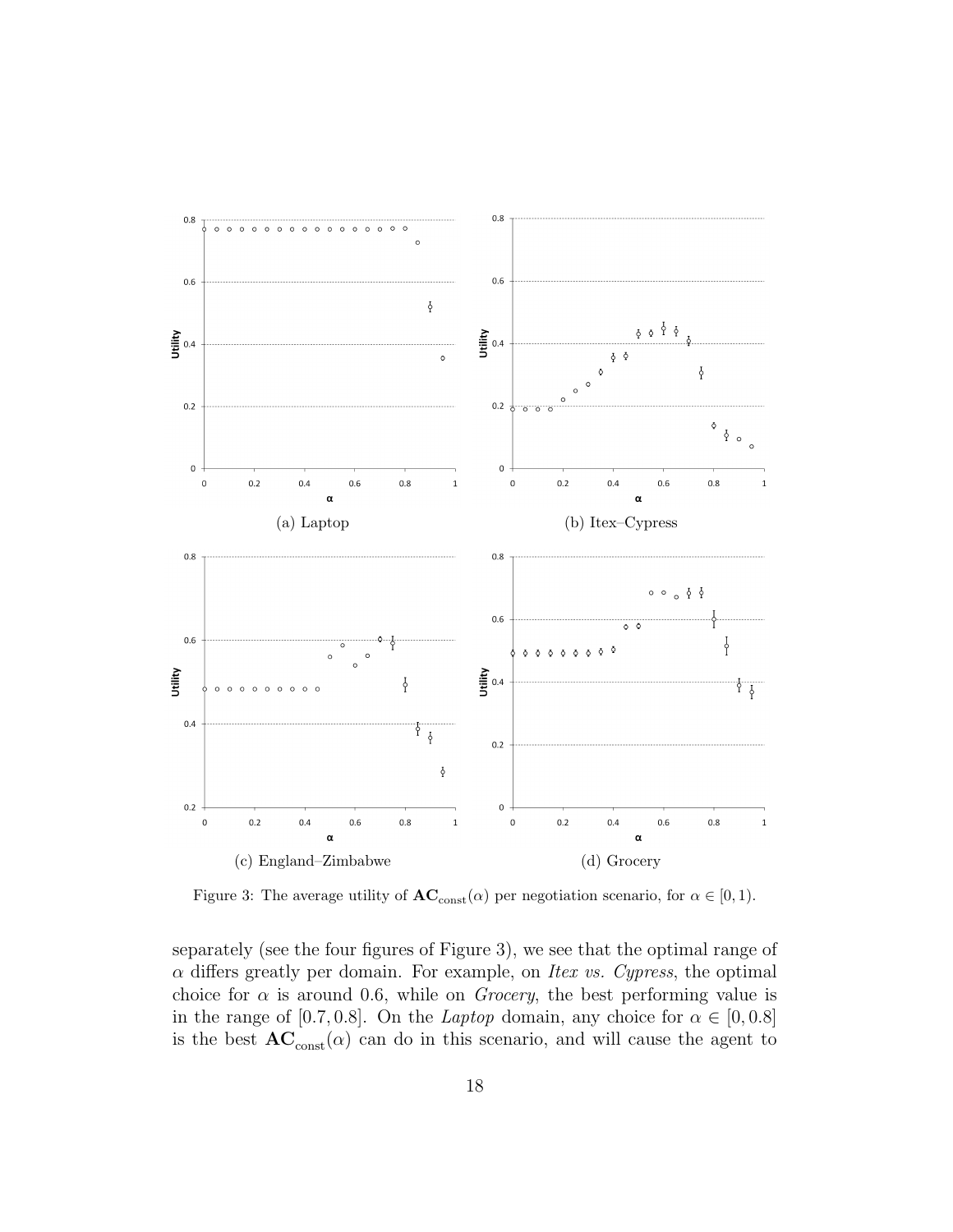instantly accept most offers.

We conclude that our hypothesis is confirmed: in isolation,  $AC_{const}(\alpha)$ is not very advantageous to use. The main reason is that the choice of the constant  $\alpha$  is highly domain-dependent. A very cooperative scenario may have multiple win–win outcomes with utilities above  $\alpha$ .  $AC_{\text{const}}(\alpha)$  would then accept an offer which is relatively bad, i.e. it could have done much better. On the other hand, in highly competitive domains, it may simply 'ask for too much' and may rarely obtain an agreement. Its value lies mostly in using it in combination with other acceptance conditions such as  $AC<sub>next</sub>$ . It can then benefit the agent by accepting an unexpectedly good offer or a mistake by the opponent.

As we discussed earlier in Section 2.3, the acceptance conditions  $AC_{prev}(\alpha, \beta)$ and  $AC_{\text{next}}(\alpha, \beta)$  are standard in literature for  $\alpha \in [1, 1.03]$  and  $\beta \in [0, 0.2]$ . Many agents tend to use these acceptance conditions, as they are well-known and easy to implement. We have formed the following hypothesis about them:

**Hypothesis 2.**  $AC_{\text{next}}(\alpha, \beta)$  will outperform  $AC_{\text{prev}}(\alpha, \beta)$  for all  $\alpha$  and β. However, both conditions will perform worse than combined acceptance conditions, which also take the remaining time into account.

To test this hypothesis, we considered many different values for  $\alpha$  and  $\beta$ in our experiments, with ranges chosen around the values we had found in existing agents (cf. Table 2).

Consulting Table 5, the first observation is that  $AC_{prev}(\alpha, \beta)$  as well as  $AC<sub>next</sub>(\alpha, \beta)$  already perform much better than  $AC<sub>const</sub>$  for all tested values of  $\alpha$  and  $\beta$ . Higher values for  $\alpha$  and  $\beta$  generally yield a better result, although the differences are quite small. However, given that we average the utility over 15 runs, we are able to statistically distinguish the performance for different values of  $\alpha$  and  $\beta$ . We have found  $AC_{\text{next}}(\alpha, \beta)$  does indeed outperform  $AC<sub>prev</sub>(α, β)$  for all tested values of α and β, except for  $β = 0$ (*two-tailed t-test*,  $p < 0.01$ ), thereby partially confirming the hypothesis.

As an example, we have plotted  $AC_{\text{next}}(1, \beta) = AC_{\text{gap}}(\beta)$  and  $AC_{\text{next}}(1, \beta)$ for  $\beta \in [0, 1)$  in Figure 4. We can confirm that  $AC_{\text{next}}(1, \beta)$  obtains scores that are significantly higher (using  $p < 0.01$ ) scores than  $AC_{prev}(1, \beta)$ , for  $\beta \neq 0$ .

It makes sense that comparing the opponent's offer to our upcoming offer is more beneficial than comparing it to our previous offer, as  $AC<sub>next</sub>$  is always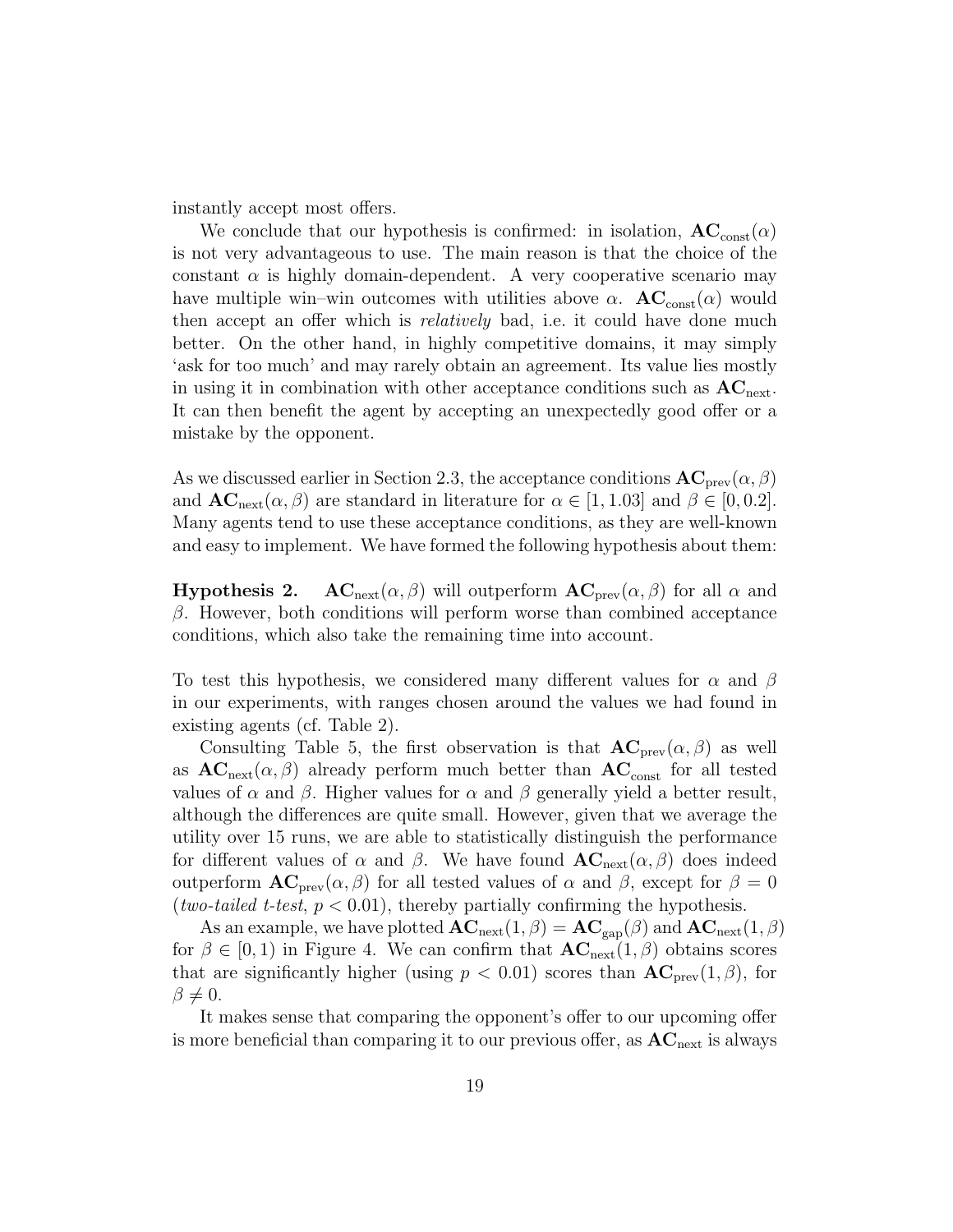'one step ahead' of  $AC<sub>prev</sub>$ . In general,  $AC<sub>next</sub>$  is never worse than  $AC<sub>prev</sub>$ , and therefore there seems no reason to use the latter.

One of the top choices for both  $AC<sub>next</sub>$  and  $AC<sub>prev</sub>$ , is setting  $\alpha = 1.02$ , and  $\beta = 0.04$  (interestingly, IAM(crazy)haggler makes the same choice for  $\alpha$ , cf. Table 2). However, even for this choice, the combined acceptance conditions  $AC_{\text{combi}}(T, MAX^W)$  outperform both of them for all tested values of T (two-tailed t-test,  $p < 0.01$ ). This also settles the second part of the hypothesis.

The reason for the relatively bad performance of  $AC_{next}$  and  $AC_{prev}$  is that many bidding strategies focus on the 'negotiation dance' [26]. That is, modeling the opponent, trying to make equal concessions and so on. When a strategy does not explicitly take time considerations into account when making an offer, this poses a problem for these two standard acceptance conditions: they rely completely on the bidding strategy to concede to the opponent before the deadline occurs. When the agent or the opponent does not concede enough near the deadline, the standard conditions lead to poor performance.

Our third hypothesis with respect to the time-dependent condition is as follows:

**Hypothesis 3.**  $AC_{time}(T)$  always reaches an agreement, but of relatively low utility. This utility improves when  $T$  gets closer to the deadline.

To evaluate this hypothesis we tested  $AC_{time}(T)$  for many possible values of  $T \in [0, 1)$ , a selection of which can be examined in Table 5. We have found that the obtained utility increases monotonously with larger T, i.e.: it is optimal to choose the value of  $T$  sufficiently close to the deadline, while still allowing enough time to reach a win-win agreement. The fact that one has to accept as late as possible when using  $AC_{time}(T)$  clearly stems from the fact that we are dealing with undiscounted domains only; see Section 7 for a discussion on possible extensions in this regard.

From observing the acceptance probability of  $AC_{time}(T)$  in the experimental results, we see that the agent will always reach an agreement, therefore we consider this part of the hypothesis confirmed.

Regarding the utility of the agreement,  $AC_{time}(T)$  with  $T < 1$  is a sensible criterion to avoid a break off at all costs. It is rational to prefer any outcome over a break off of zero utility. However, the resulting deal can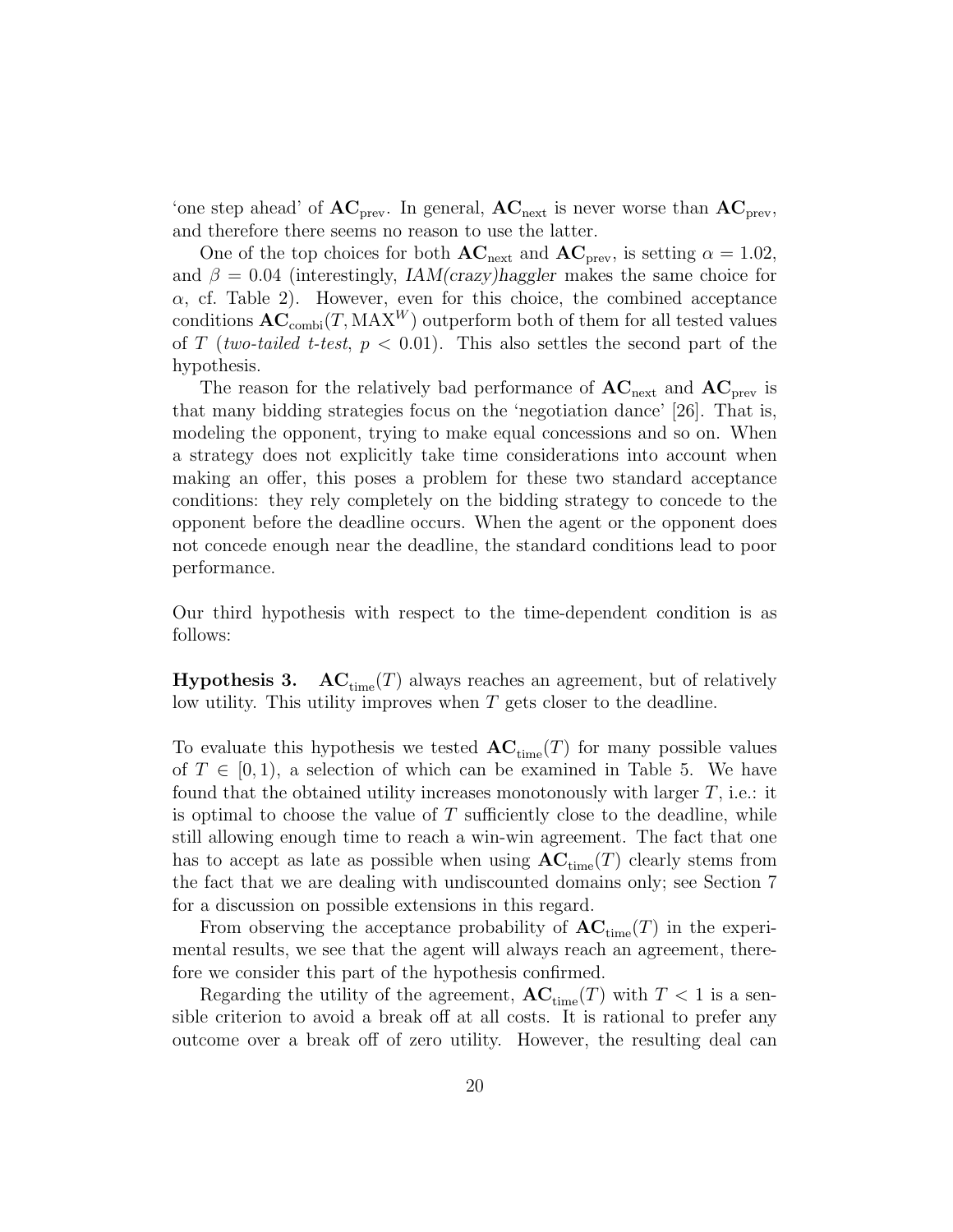

Figure 4: The average utility obtained by agents using  $AC_{\text{next}}(1,\beta)$  (in black), and  $AC<sub>prev</sub>(1, \beta)$  (in white). The vertical error bars indicate one standard deviation to the average utility of  $N = 15$  different runs.

be anything. As we can see from the table, this is the reverse situation of  $AC_{const}(0.9)$ :  $AC_{const}(0.9)$  rarely gets a deal, but when it does, it is of high utility. Conversely,  $AC_{time}(T)$  yields a low agreement score (0.648 for  $T = 0.95$ , but with certainty of agreement. The overall score is the same (0.648), but it is interesting to note that this score is worse than all scores by either  $AC<sub>next</sub>$  or  $AC<sub>prev</sub>$  (two-tailed t-test,  $p < 0.01$ ). This phenomenon can again be explained by the acceptance dilemma: by accepting any offer near the deadline, it reaches more agreements, but of relatively low utility.

This insight led us to believe that more consideration has to be given to the remaining time when deciding to accept an offer. The combined acceptance conditions evaluated in the next chapter expand upon this idea to get better deals near the deadline.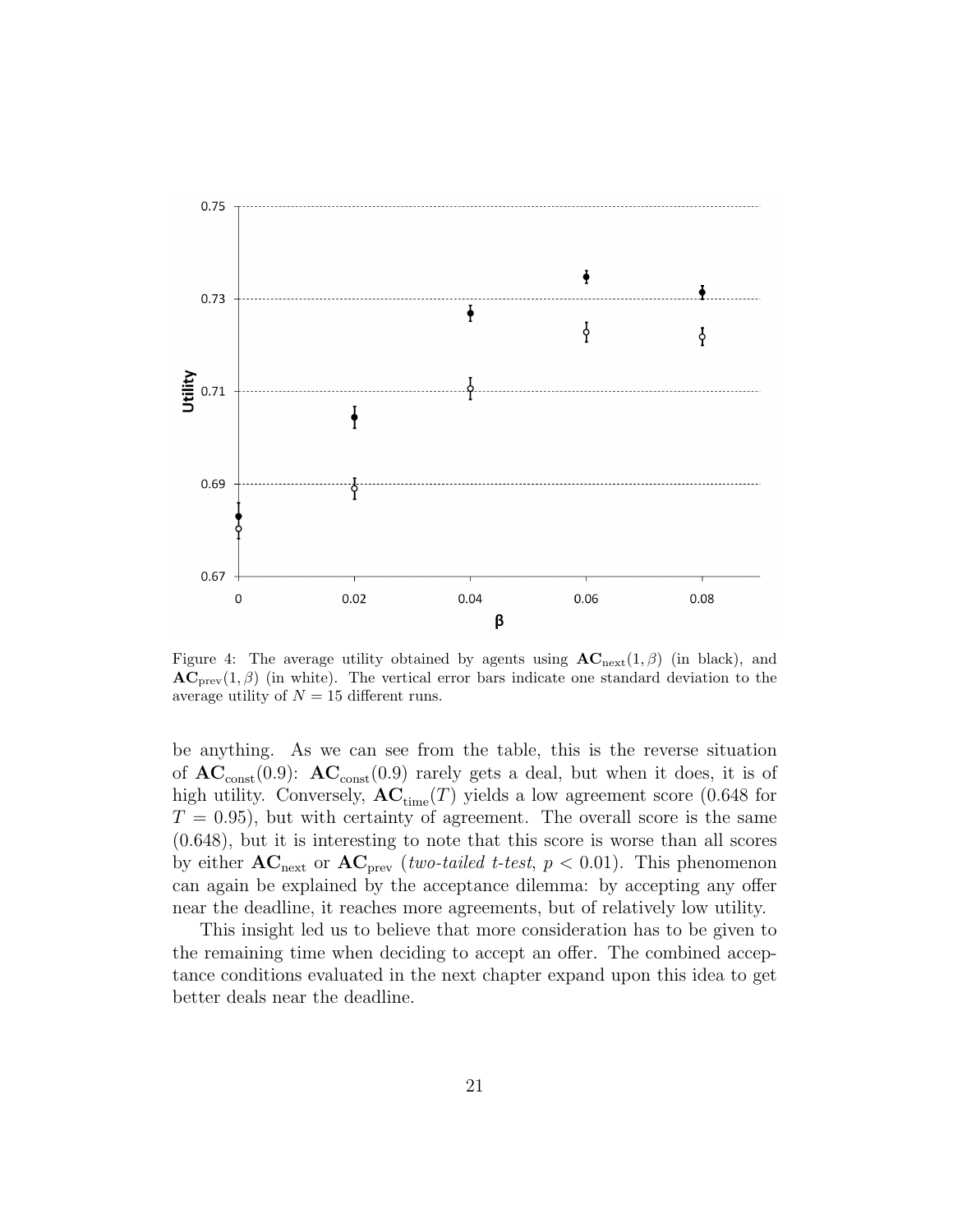4.2.1. Evaluating  $\mathbf{AC}_{\text{combi}}(T,\alpha)$ 

When evaluating  $AC_{\text{combi}}(T, \alpha)$ , we expected the following characteristics. First,  $AC_{\text{combi}}(T, \alpha)$  is an extension of  $AC_{\text{next}}$  in the sense that it will accept under broader circumstances. It alleviates some of the mentioned drawbacks of  $AC<sub>next</sub>$  by also accepting when the utility gap between the parties is positive. Also note that in addition to the parameters that current acceptance conditions use, such as my previous bid  $x_{A\to i}^{\overline{t}_{n-1}}$  $\frac{t_{n-1}}{A\rightarrow B}$ , my next bid  $x_{A\rightarrow B}^{t'}$ , the remaining time, and the opponent's bid  $x_{B\to A}^t$ , this condition employs the entire bidding history  $H_{A\leftrightarrow B}^t$  to compute the acceptability of an offer. Therefore we expect better results than with  $AC<sub>next</sub>$ , with more agreements, and when it agrees, we expect a better deal than by using  $AC_{time}(T)$ .

We capture this last statement in our final hypothesis:

**Hypothesis 4.** The combination  $AC_{\text{combi}}(T, \alpha)$  outperform other acceptance conditions, such as  $AC_{time}(T)$  and  $AC_{next}(\alpha, \beta)$ , primarily by getting deals of higher utility.

As is evident from the experimental results, there are two acceptance conditions that dominate the others, namely  $AC_{\text{combi}}(T, MAX^{W})$ , as well as  $AC_{\text{combi}}(T, \text{AVG}^W)$  with T close to the deadline. The results are not statistically different for the different values of  $T$ , but any of the tested values performs quite well. One of the best AC's of the test is  $AC_{\text{combi}}(0.98, MAX^W)$ with a score of 0.762, which is even better than the built-in mechanisms of the agents, and also surpasses the performance of  $AC_{\text{next}}(\alpha, \beta)$  for any  $\alpha$  and β (significantly so, using a *two-tailed t-test, p* < 0.01). In particular, it is at least 12% better than  $AC<sub>next</sub>$  (two-tailed t-test,  $p < 0.01$ ).

Similar to  $AC_{time}$ , the combined conditions still get a deal almost every time, but with a higher payoff. However, the average utility of an agreement is not the highest: the built-in mechanisms and several  $AC_{const}(\alpha)$  conditions get better agreements. But again, we can observe that their agreement rate is also lower, resulting in a higher overall score for the combined criteria. This settles our last hypothesis.

Finally, aiming for the highest utility that has been offered so far (i.e., using  $AC_{\text{combi}}(T, \text{MAX}^{\mathcal{T}})$  is not as successful, mostly due to a big decrease in agreements. The higher utility that is obtained with this condition does not compensate for the loss of utility that is caused by a break off.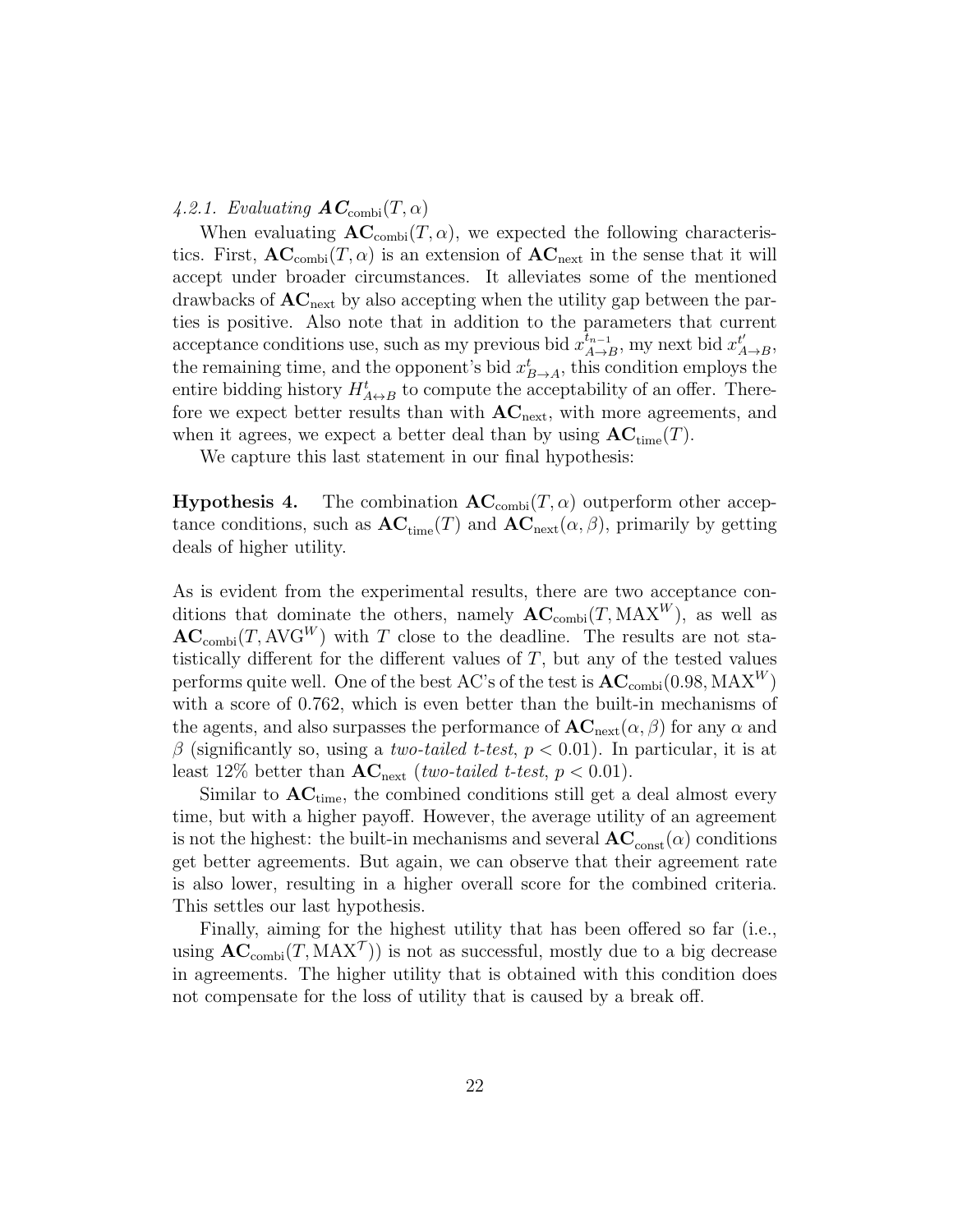#### 5. Related Work

All existing negotiation agent implementations deal with the problem of when to accept. In many cases, the agent accepts a proposal when the value of the offered contract is higher than the offer it is ready to send out at that moment in time. Examples include the time dependent negotiation strategies defined in [27] (e.g. the Boulware and Conceder tactics). The same principle is used in the equilibrium strategies of [10] and for the Trade-off agent [7], although this concerns a setting where the deadline can be different for both agents. In our work, we consider strategies that do not always reach an agreement, and we have concentrated on acceptance conditions that yield better results in such cases.

Of all ANAC 2010 participants, we shortly discuss Agent  $K$  [15] as it employs the most sophisticated method to decide when to accept. Its acceptance mechanism is based on the mean and variance of all received offers. It then tries to determine the best offer it might receive in the future and sets its proposal target accordingly. In contrast to our approach, this mechanism is not fully decoupled from the bidding strategy as it directly influences its bid target. Furthermore, it does not restrict its scope to the remaining or previous time window. Finally, we note that Agent K performs better in our experimental setup (cf. Table 5) when equipped with our combined acceptance conditions than with its built-in mechanism.

This work builds upon earlier research [4], which also experimentally tested various acceptance conditions, albeit in a more limited setting. In this paper, we extend results in [4] and gain additional insights by exploring a larger class of acceptance conditions in a wider range of negotiation scenarios. Although we do not focus on negotiation tactics and convergence results, our negotiation model also builds upon the model of [31]. However, in this model, the action function of an agent only takes into account the offer it is ready to send out at that moment in time. Moreover, the focus of the paper is not on comparing acceptance conditions as only one specific instance is studied. We take a more general approach in which the agent utilizes a generic acceptance mechanism, in which the current time and the entire bidding history is considered.

# 6. Conclusion

In this paper, we aimed to classify current approaches to generic acceptance conditions and to compare a selection of acceptance conditions in a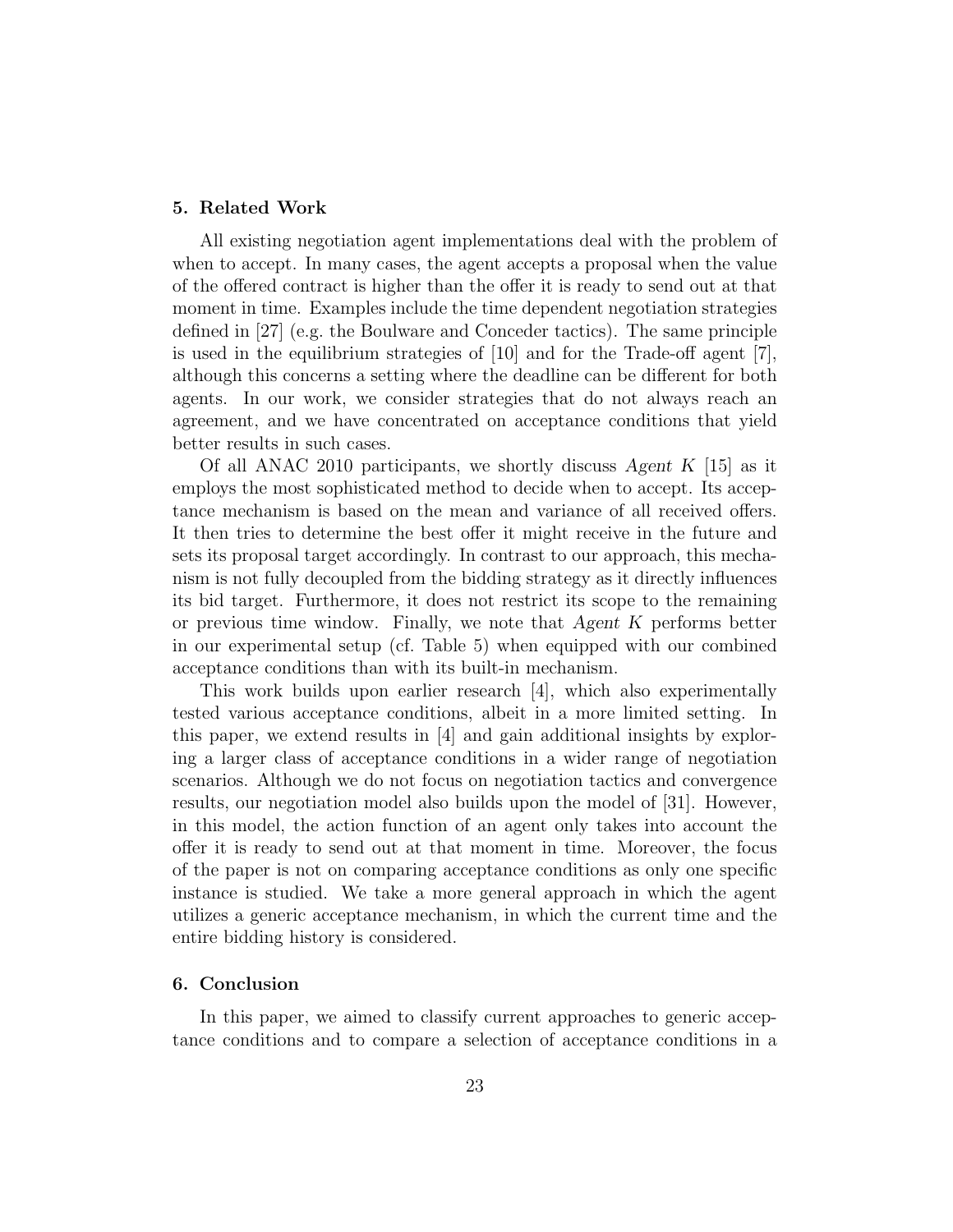real-time setting. We presented the challenges and proposed new solutions for accepting offers in current state-of-the-art automated negotiations. The focus of this paper is on decoupled acceptance conditions (i.e.: general conditions that do not depend on a particular bidding strategy), for which we have defined a formal negotiation model.

Designing an effective acceptance condition is challenging because of the acceptance dilemma: better offers may arrive in the future, but waiting for too long can result in a break off of the negotiation, which is undesirable for both parties.

We have presented and classified many of the standard acceptance criteria that are currently used by negotiating agents, including  $AC<sub>next</sub>$ ,  $AC<sub>prev</sub>$ , and  $AC_{const}$ . From our results, it is apparent that they do not always yield optimal agreements, and we established that they perform worse than more sophisticated acceptance conditions.

In addition to classifying and comparing existing acceptance conditions, we have devised three new acceptance conditions by combining existing ones. This included two acceptance conditions that estimate whether a better offer might occur in the future based on recent bidding behavior. These conditions obtained the highest utility in our experiments and hence performed better than the other conditions we have investigated. In particular, they outperform the acceptance mechanisms that are used by the top ANAC 2010 agents.

#### 7. Discussion and Future Work

We have examined the effectivity of acceptance conditions in a setting with two key elements: a bilateral alternating offers protocol, and a realtime deadline. We briefly discuss our results and possible lines of future work in light of different negotiation contexts.

The adoption of the alternating offers protocol imposes an important restriction on the negotiation process, because the agents only exchange information in one of three possible forms: an offer, an accept, or a withdrawal. Normally it is irrational to withdraw from a negotiation (i.e., by sending a message ending the negotiation) without any outside options, as it leaves the agent with nothing. However, recently there has been interest [3] in real-time settings with reservation values and discount factors. When both contract utility and outside options devaluate with the passing of time, novel acceptance conditions are required that give more consideration to the negotiation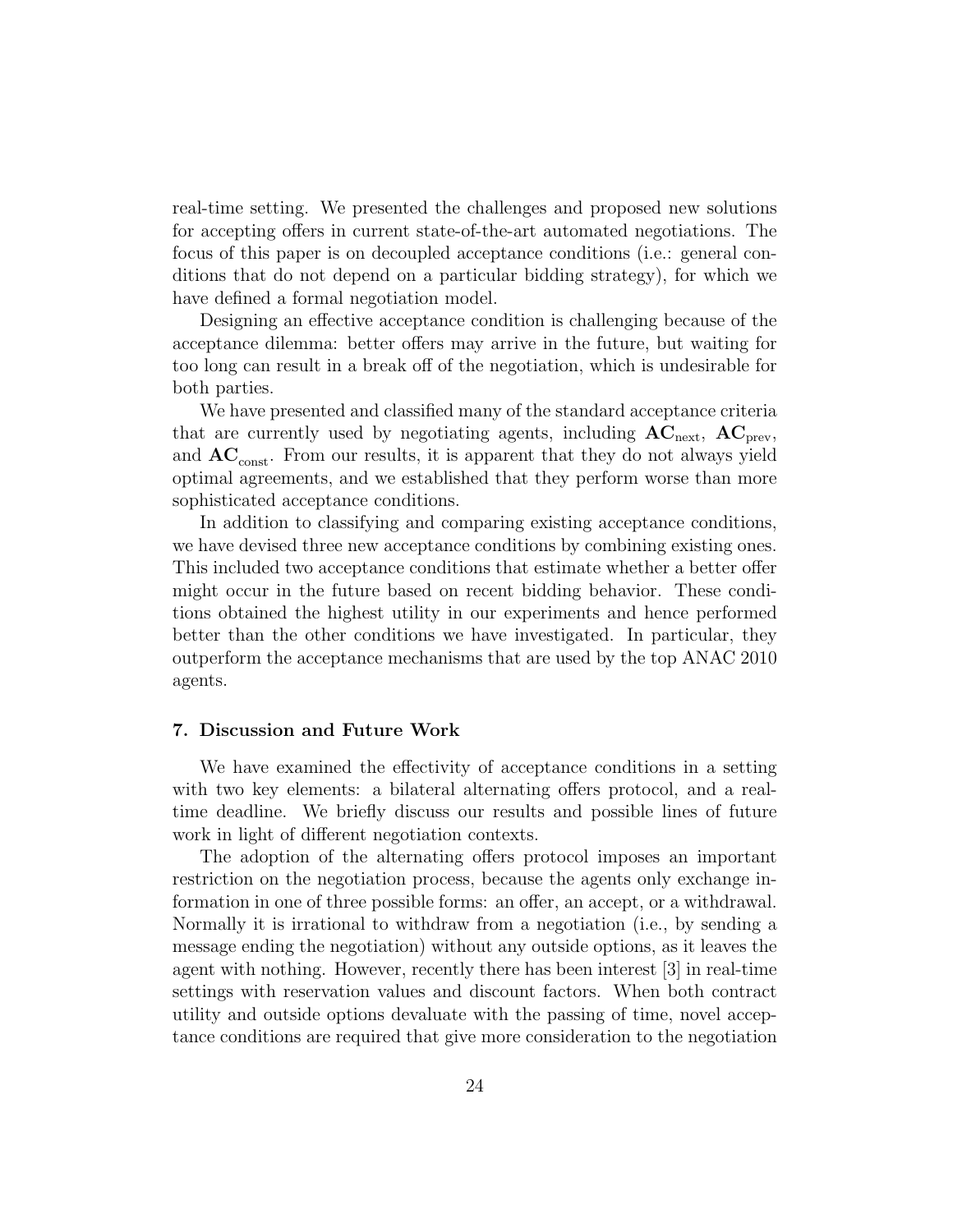timeline. For example, it can be advantageous for an agent to end the negotiation prematurely and receive its reservation value, rather than continuing an exchange of offers while the contract diminishes in value. This adds an additional dimension to the acceptance dilemma, as prolonging the negotiation does not necessarily increase the agent's chances of a good outcome.

In a multi-party setting, the problem of when to accept is even more complex, as the outside options become dynamic; however, the presence of a mediator can reduce some of the complexity by taking over the role of finding acceptable agreements, for example through letting the agents vote on whether a proposed contract is acceptable [18]. It may then be sufficient for an agent to simply accept anything above its reservation value. In the same way, when richer protocols are employed (e.g., when communication is possible, for instance in persuasive, or argumentation-based negotiation [25, 32]), the acceptance dilemma may be easier to resolve, as agents have more knowledge about the acceptability of offers. Lastly, in traditional negotiation protocols such as ours, once a contract is settled upon, it is binding. However, a more general approach is to allow decommitment, i.e. backing out of the negotiation after finding a superior option elsewhere, usually at the cost of a penalty [29]. This requires complex acceptance strategies for committing and decommitting to agreements in a concurrent way; there has been recent work in the same negotiation setting that we employ, which opens up possible research in this area [35].

Finally, the real-time setting presents an additional challenge to finding effective acceptance mechanisms. For example, in a round-based setting, results are usually less ambiguous, as this usually concerns bargaining games with perfect information where a unique subgame-perfect equilibrium exists. An optimal acceptance strategy can then be adopted through backward inductive reasoning; the most well-known solution being that agreement is reached immediately in the first round [28]. In a real-time setting, it is generally unknown when the last offer has been made, and this makes it difficult to find optimal acceptance conditions for this setting; this is why our approach is heuristic in essence.

For future work, we plan to test acceptance conditions in more dynamic settings with more agents and on more complex scenarios, using the resources of ANAC 2011 and 2012.

Secondly, a suggestion for future research would be to explore the many possible combinations of acceptance conditions that may be obtained using conjunction and disjunction (and possibly negation). Some agents already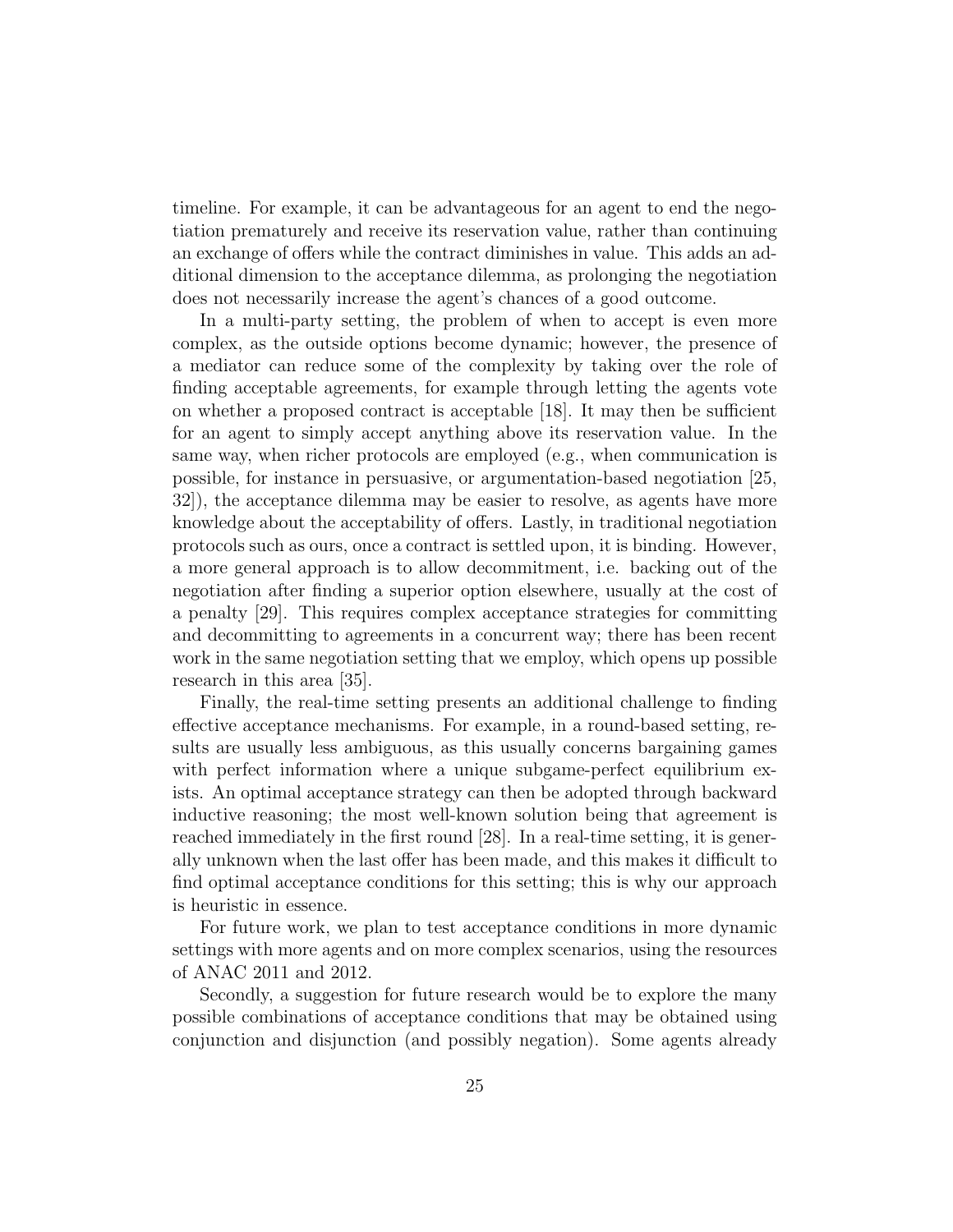use a logical combination of different acceptance conditions at the same time. For example, the  $IAM(crazy)Hagger$  agents accept when

 $AC_{const}(0.88) \vee AC_{next}(1.02, 0) \vee AC_{prev}(1.02, 0).$ 

A suitable combination of acceptance conditions could provide a considerable improvement over current acceptance conditions. We plan to examine such extensions in future work.

## Acknowledgments

This research is supported by the Dutch Technology Foundation STW, applied science division of NWO and the Technology Program of the Ministry of Economic Affairs. It is part of the Pocket Negotiator project with grant number VICI-project 08075.

## References

- [1] Bo An and Victor Lesser. Yushu: a heuristic-based agent for automated negotiating competition. In Takayuki Ito, Minjie Zhang, Valentin Robu, Shaheen Fatima, and Tokuro Matsuo, editors, New Trends in Agentbased Complex Automated Negotiations, Seriesof Studies in Computational Intelligence, pages 145–149, Berlin, Heidelberg, 2012. Springer-Verlag.
- [2] Robert J. Aumann and S. Hart, editors. Handbook of Game Theory with Economic Applications, volume 1. Elsevier, 1 edition, 1992.
- [3] Tim Baarslag, Katsuhide Fujita, Enrico H. Gerding, Koen Hindriks, Takayuki Ito, Nicholas R. Jennings, Catholijn Jonker, Sarit Kraus, Raz Lin, Valentin Robu, and Colin R. Williams. Evaluating practical negotiating agents: Results and analysis of the 2011 international competition. Artificial Intelligence, 198(0):73 – 103, 2013.
- [4] Tim Baarslag, Koen Hindriks, and Catholijn Jonker. Acceptance conditions in automated negotiation. In Takayuki Ito, Minjie Zhang, Valentin Robu, and Tokuro Matsuo, editors, Complex Automated Negotiations: Theories, Models, and Software Competitions, volume 435 of Studies in Computational Intelligence, pages 95–111. Springer Berlin / Heidelberg, 2013.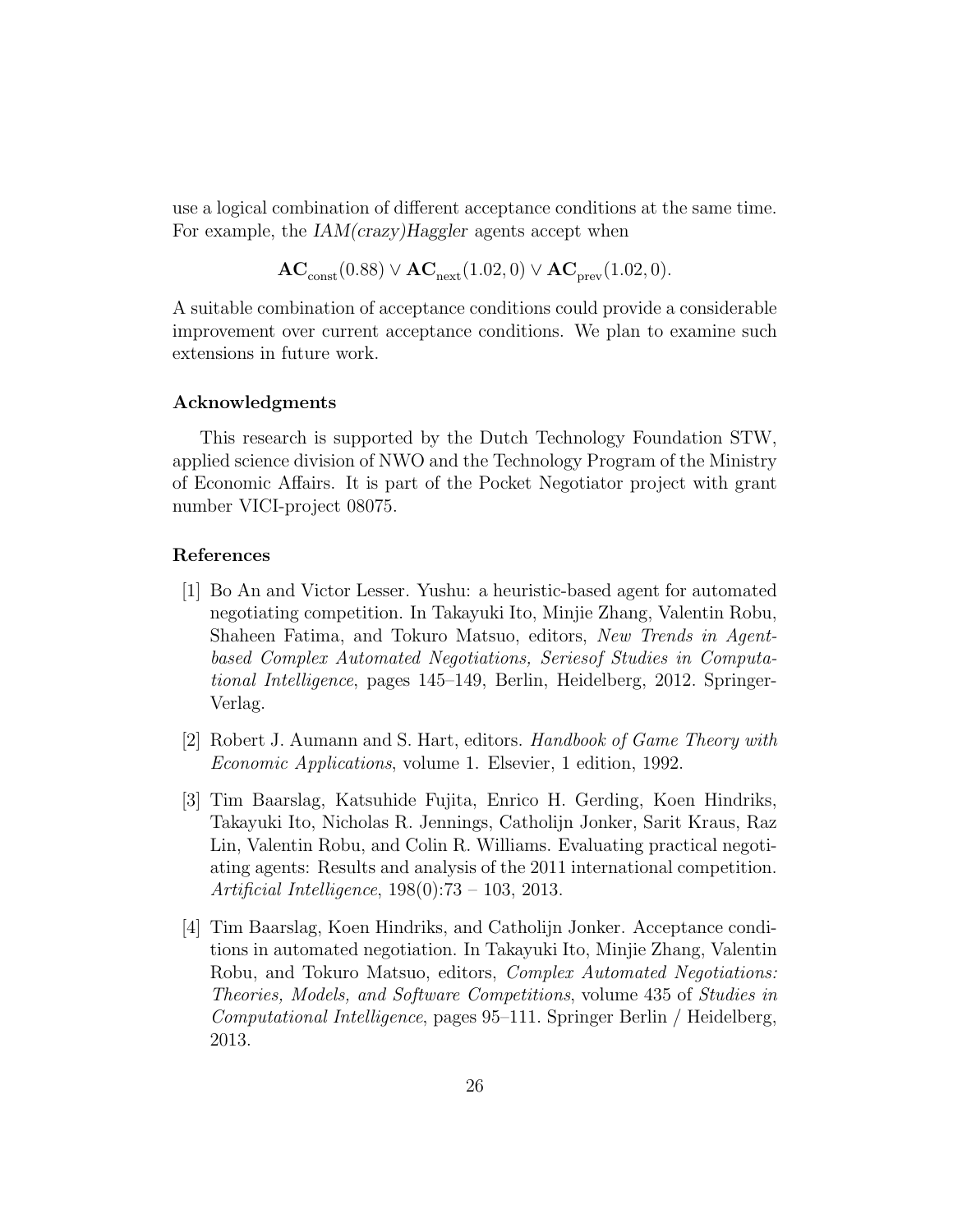- [5] Tim Baarslag, Koen Hindriks, Catholijn M. Jonker, Sarit Kraus, and Raz Lin. The first automated negotiating agents competition (ANAC 2010). In Takayuki Ito, Minjie Zhang, Valentin Robu, Shaheen Fatima, and Tokuro Matsuo, editors, New Trends in Agent-based Complex Automated Negotiations, Seriesof Studies in Computational Intelligence, pages 113–135, Berlin, Heidelberg, 2012. Springer-Verlag.
- [6] Chi-Bin Cheng, Chu-Chai Henry Chan, and Kun-Cheng Lin. Intelligent agents for e-marketplace: Negotiation with issue trade-offs by fuzzy inference systems. Decision Support Systems,  $42(2):626 - 638$ , 2006.
- [7] P. Faratin, C. Sierra, and N. R. Jennings. Using similarity criteria to make negotiation trade-offs. Journal of Artificial Intelligence, 142(2):205–237, 2003.
- [8] P. Faratin, C. Sierra, and N.R. Jennings. Negotiation decision functions for autonomous agents. Robotics and Autonomous Systems, 24(3-4):159– 182, 1998.
- [9] S. Shaheen Fatima, Michael Wooldridge, and Nicholas R. Jennings. Optimal negotiation strategies for agents with incomplete information. In Revised Papers from the 8th International Workshop on Intelligent Agents VIII, ATAL '01, pages 377–392, London, UK, UK, 2002. Springer-Verlag.
- [10] Shaheen S. Fatima, Michael Wooldridge, and Nicholas R. Jennings. Multi-issue negotiation under time constraints. In AAMAS '02: Proceedings of the first international joint conference on Autonomous agents and multiagent systems, pages 143–150, New York, NY, USA, 2002. ACM.
- [11] Koen V. Hindriks and Dmytro Tykhonov. Opponent modelling in automated multi-issue negotiation using bayesian learning. In Proceedings of the 7th international joint conference on Autonomous agents and multiagent systems - Volume 1, AAMAS '08, pages 331–338, Richland, SC, 2008. International Foundation for Autonomous Agents and Multiagent Systems.
- [12] KoenV. Hindriks and Dmytro Tykhonov. Towards a quality assessment method for learning preference profiles in negotiation. In Wolfgang Ketter, Han Poutr, Norman Sadeh, Onn Shehory, and William Walsh, editors, Agent-Mediated Electronic Commerce and Trading Agent Design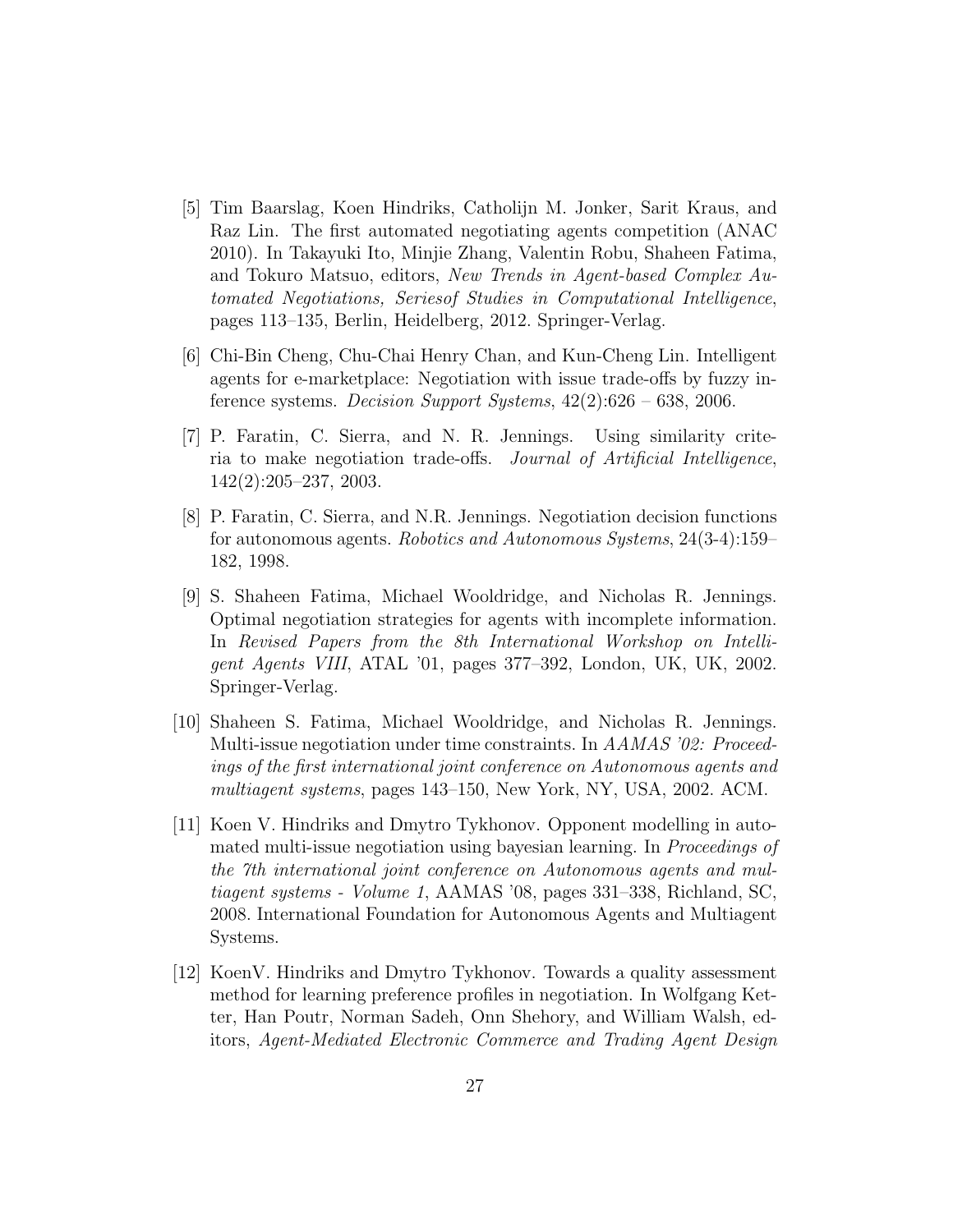and Analysis, volume 44 of Lecture Notes in Business Information Processing, pages 46–59. Springer Berlin Heidelberg, 2010.

- [13] Takayuki Ito, Hiromitsu Hattori, and Mark Klein. Multi-issue negotiation protocol for agents: exploring nonlinear utility spaces. In Proceedings of the 20th international joint conference on Artifical intelligence, IJCAI'07, pages 1347–1352, San Francisco, CA, USA, 2007. Morgan Kaufmann Publishers Inc.
- [14] Catholijn Jonker, Valentin Robu, and Jan Treur. An agent architecture for multi-attribute negotiation using incomplete preference information. Autonomous Agents and Multi-Agent Systems, 15:221–252, 2007.
- [15] Shogo Kawaguchi, Katsuhide Fujita, and Takayuki Ito. Compromising strategy based on estimated maximum utility for automated negotiating agents. In Takayuki Ito, Minjie Zhang, Valentin Robu, Shaheen Fatima, and Tokuro Matsuo, editors, New Trends in Agent-based Complex Automated Negotiations, Seriesof Studies in Computational Intelligence, pages 137–144, Berlin, Heidelberg, 2012. Springer-Verlag.
- [16] G. E. Kersten and S. J. Noronha. Rational agents, contract curves, and inefficient compromises. Trans. Sys. Man Cyber. Part A, 28(3):326–338, May 1998.
- [17] Gregory E. Kersten and Grant Zhang. Mining inspire data for the determinants of successful internet negotiations. InterNeg Research Papers INR 04/01 Central European Journal of Operational Research, 11(3):297–316, 2003.
- [18] Mark Klein, Peyman Faratin, Hiroki Sayama, and Yaneer Bar-Yam. Negotiating complex contracts. Group Decision and Negotiation, 12:111– 125, 2003. 10.1023/A:1023068821218.
- [19] Sarit Kraus. Strategic Negotiation in Multiagent Environments. MIT Press, October 2001.
- [20] R. Lin, S. Kraus, D. Tykhonov, K. Hindriks, and C. M. Jonker. Supporting the design of general automated negotiators. In Proceedings of the Second International Workshop on Agent-based Complex Automated Negotiations (ACAN'09), volume 319, page 69–87. Springer, Springer, 2011.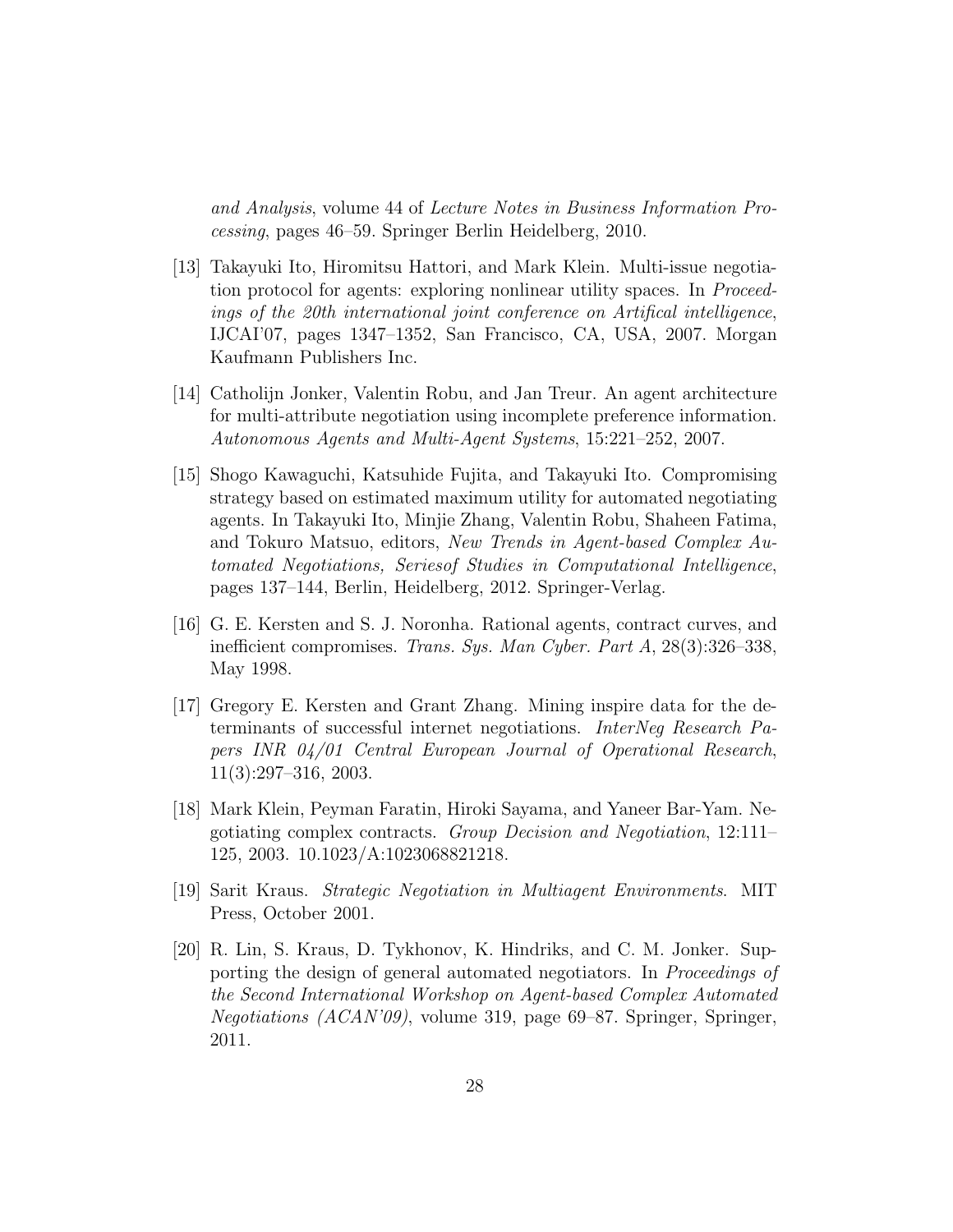- [21] Raz Lin, Sarit Kraus, Tim Baarslag, Dmytro Tykhonov, Koen Hindriks, and Catholijn M. Jonker. Genius: An integrated environment for supporting the design of generic automated negotiators. Computational Intelligence, 2012.
- [22] Raz Lin, Sarit Kraus, Jonathan Wilkenfeld, and James Barry. Negotiating with bounded rational agents in environments with incomplete information using an automated agent. Artificial Intelligence, 172(6-  $7):823 - 851, 2008.$
- [23] Raz Lin, Yinon Oshrat, and Sarit Kraus. Investigating the benefits of automated negotiations in enhancing people's negotiation skills. In AAMAS '09: Proceedings of The 8th International Conference on Autonomous Agents and Multiagent Systems, pages 345–352, 2009.
- [24] Martin J. Osborne and Ariel Rubinstein. Bargaining and Markets (Economic Theory, Econometrics, and Mathematical Economics). Academic Press, April 1990.
- [25] Iyad Rahwan, Sarvapalic Ramchurn, Nicholas R. Jennings, Peter McBurney, Simon Parsons, and Liz Sonenberg. Argumentation-based negotiation. The Knowledge Engineering Review, 18(04):343–375, 2003.
- [26] H. Raiffa. The Art and Science of Negotiation. Harvard University Press, 1982.
- [27] Raquel Ros and Carles Sierra. A negotiation meta strategy combining trade-off and concession moves. Autonomous Agents and Multi-Agent Systems, 12:163–181, 2006.
- [28] Ariel Rubinstein. Perfect equilibrium in a bargaining model. Economet $rica, 50(1):97-109, 1982.$
- [29] Tuomas Sandholm and Victor R. Lesser. Advantages of a leveled commitment contracting protocol. In William J. Clancey and Daniel S. Weld, editors, Proceedings of the Thirteenth National Conference on Artificial Intelligence and Eighth Innovative Applications of Artificial Intelligence Conference, AAAI 96, IAAI 96, Portland, Oregon, August 4-8, 1996, Volume 1, pages 126–133. AAAI Press / The MIT Press, 1996.